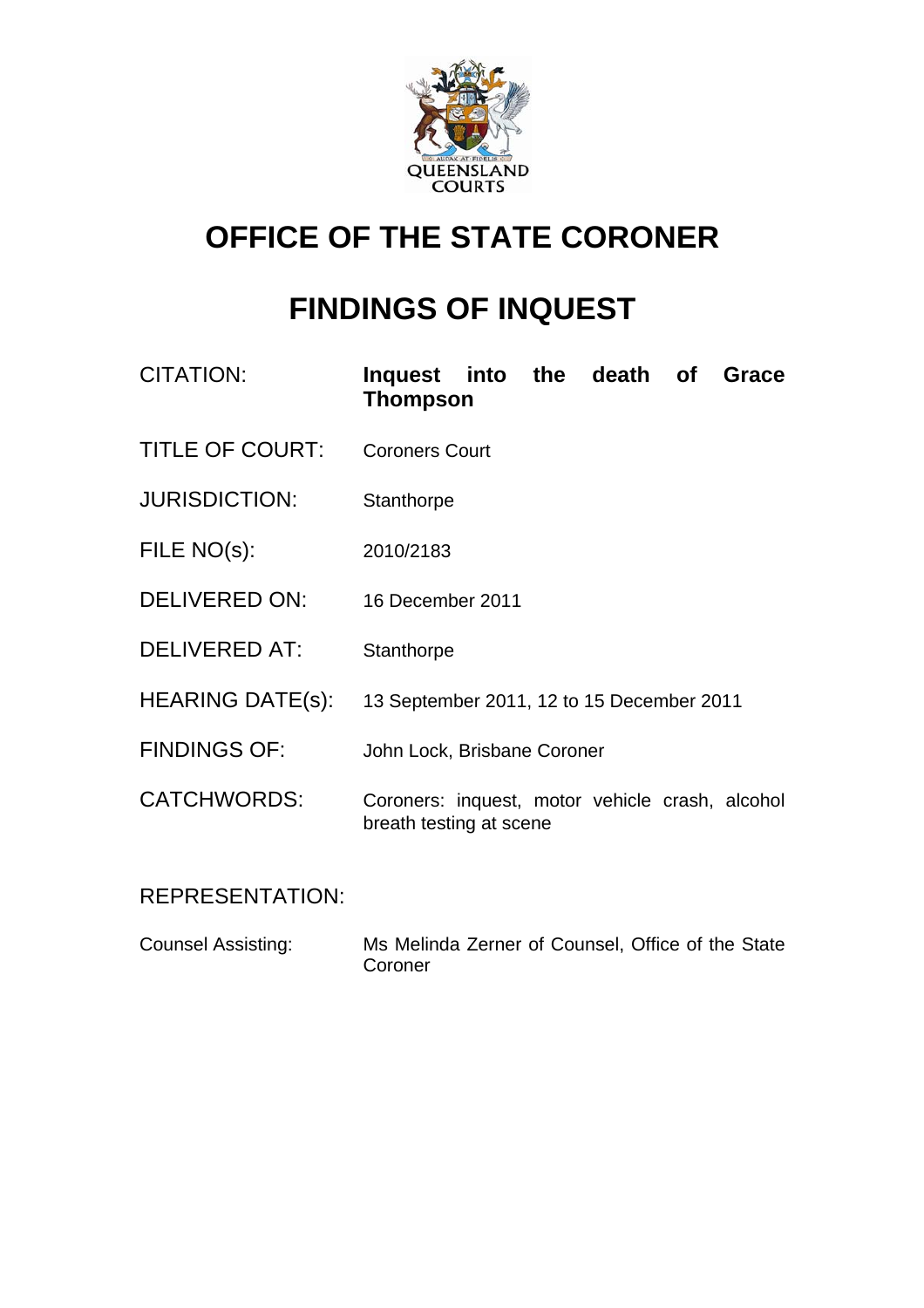### **Introduction**

- 1. Mrs Grace Thompson died from injuries sustained in a two motor vehicle head-on collision on the New England Highway, Dalveen on 29 June 2010. Her husband was driving their motor vehicle in a southerly direction but it collided with another vehicle travelling in the north bound lane.
- 2. There was some uncertainty concerning the circumstances leading up to Mrs Thompson's death. On the version of Mr Thompson the other vehicle had swerved onto his side of the road, but when he took evasive action by moving onto the other side the other vehicle followed him back and the crash occurred. The other driver Ms Tanya Smith says she does not remember anything about her driving. Accordingly a decision was made to hold an inquest in an endeavour to resolve those uncertainties.
- 3. The issues identified at the pre-inquest conference held on 13 September 2011 and to be explored at inquest were:
	- a) how the collision occurred which will involve exploring the conduct of each of the drivers and establishing whether Ms Smith was affected by alcohol during the crash; and
	- b) the adequacy of the Queensland Police Service (QPS) and Queensland Ambulance Service ('QAS') policies and procedures currently in place concerning taking blood samples for alcohol and drug analysis when a driver is trapped in a vehicle for a lengthy period.

### **The scope of the Coroner's inquiry and findings**

- 4. A coroner has jurisdiction to inquire into the cause and the circumstances of a reportable death. If possible he/she is required to find:
	- a) whether a death in fact happened;
	- b) the identity of the deceased;
	- c) when, where and how the death occurred; and
	- d) what caused the person to die.
- 5. There has been considerable litigation concerning the extent of a coroner's jurisdiction to inquire into the circumstances of a death. The authorities clearly establish that the scope of an inquest goes beyond merely establishing the medical cause of death.
- 6. An inquest is not a trial between opposing parties but an inquiry into the death. In a leading English case it was described in this way: - *"It is an inquisitorial process, a process of investigation quite unlike a criminal trial where the prosecutor accuses and the accused defends… The function of an inquest is to seek out and record as many of the facts concerning the death as the public interest requires."* [1](#page-1-0)
- 7. The focus is on discovering what happened, not on ascribing guilt, attributing blame or apportioning liability. The purpose is to inform the family and the public of how the death occurred with a view to reducing the likelihood of similar deaths. As a result, the Act authorises a coroner to make preventive recommendations concerning public health or safety, the administration of justice or ways to prevent deaths from happening in similar circumstances in future. $2$  However, a coroner must not include

<span id="page-1-0"></span>l <sup>1</sup> *R v South London Coroner; ex parte Thompson* (1982) 126 S.J. 625 <sup>2</sup>

<span id="page-1-1"></span> $2$  s46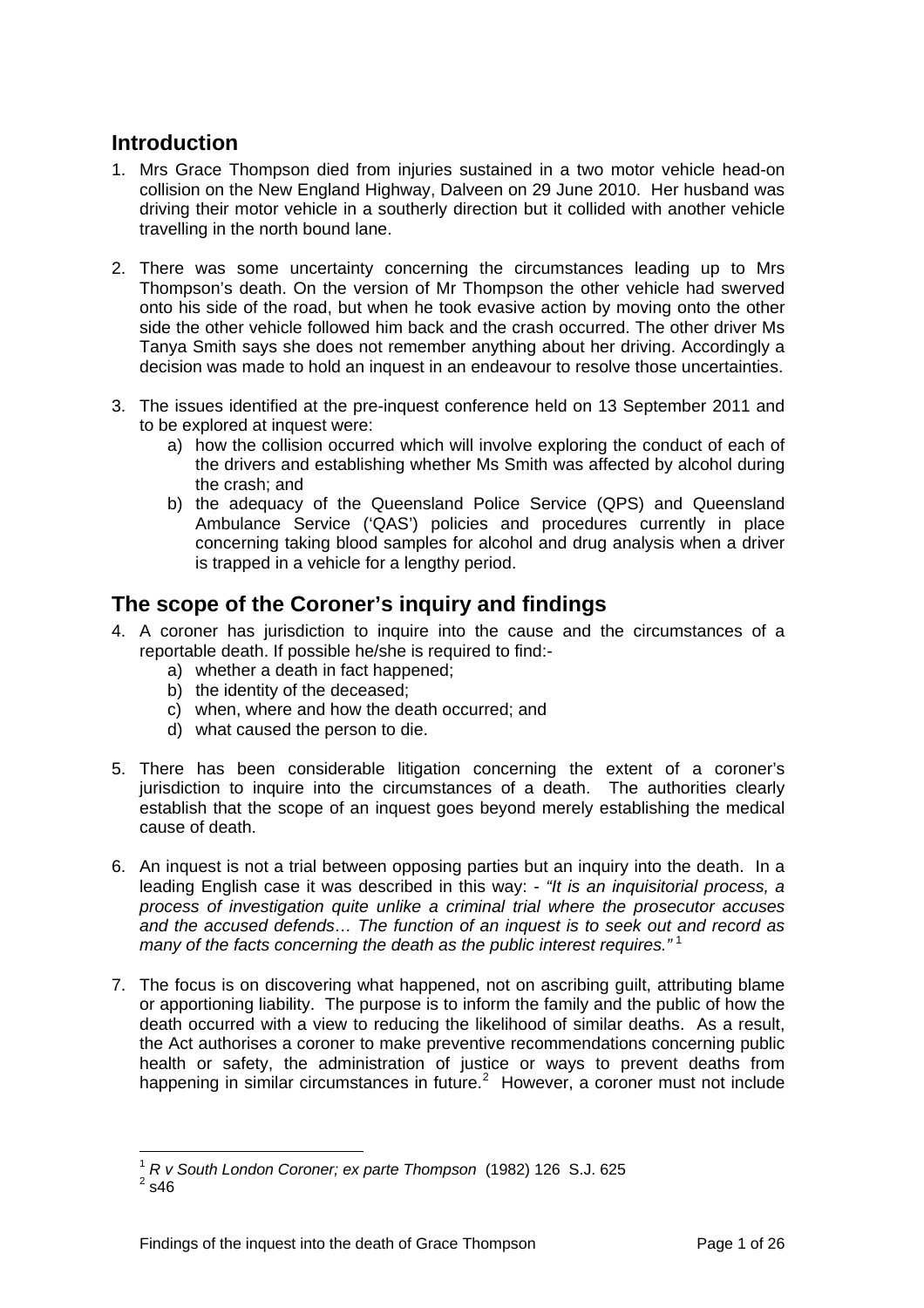in the findings or any comments, recommendations, or statements that a person is or maybe guilty of an offence or is or maybe civilly liable for something.<sup>[3](#page-2-0)</sup>

### **The Admissibility of Evidence and the Standard of Proof**

- 8. Proceedings in a coroner's court are not bound by the rules of evidence because the Act provides that the court "*may inform itself in any way it considers*  appropriate.<sup>"[4](#page-2-1)</sup> That does not mean that any and every piece of information however unreliable will be admitted into evidence and acted upon. However, it does give a coroner greater scope to receive information that may not be admissible in other proceedings and to have regard to its origin or source when determining what weight should be given to the information.
- 9. This flexibility has been explained as a consequence of an inquest being a factfinding exercise rather than a means of apportioning guilt. As already stated, it is an inquiry rather than a trial. If a witness refuses to give oral evidence at an inquest because the evidence would tend to incriminate the person, the coroner may require the witness to give evidence that would tend to incriminate the witness if satisfied it is in the public interest to do so. The evidence, when given, and any derivative evidence is not admissible against the witness in any other proceeding, other than a proceeding for perjury.[5](#page-2-2)
- 10. A coroner should apply the civil standard of proof, namely the balance of probabilities but the approach referred to as the *Briginshaw* sliding scale is applicable. $6$  This means that the more significant the issue to be determined, the more serious an allegation or the more inherently unlikely an occurrence, the clearer and more persuasive the evidence needed for the trier of fact to be sufficiently satisfied that it has been proven to the civil standard.<sup>[7](#page-2-4)</sup>
- 11. It is also clear that a coroner is obliged to comply with the rules of natural justice and to act judicially. $8$  This means that no findings adverse to the interest of any party may be made without that party first being given a right to be heard in opposition to that finding. As *Annetts v McCann[9](#page-2-6)* makes clear that includes being given an opportunity to make submissions against findings that might be damaging to the reputation of any individual or organisation.
- 12. Mr Thompson was represented by lawyers at the pre-inquest hearing but was not represented at the inquest. Ms Tanya Smith was not represented at the inquest. On 8 September 2011 Ms Smith was sent a registered letter advising of the scheduling of the pre-inquest hearing.<sup>[10](#page-2-7)</sup> The letter said as follows:

*The inquest will examine your conduct as driver of one of the vehicles involved in the collision, including the extent to which you were affected by alcohol at the time. Consequently you will be required to give evidence at the inquest. Depending on the* 

<span id="page-2-0"></span> $^3$  s45(5) and 46(3)

<span id="page-2-1"></span> $4$  s37 $(1)$ 

 $^5$  s39  $\overline{)}$ 

<span id="page-2-3"></span><span id="page-2-2"></span><sup>6</sup> *Anderson v Blashki* [1993] 2 VR 89 at 96 per Gobbo J 7

Briginshaw v Briginshaw (1938) 60 CLR 336 at 361 per Sir Owen Dixon J

<span id="page-2-5"></span><span id="page-2-4"></span><sup>8</sup> *Harmsworth v State Coroner* [1989] VR 989 at 994 and see a useful discussion of the issue in Freckelton I., "Inquest Law" in *The inquest handbook*, Selby H., Federation Press, 1998 at 13

<span id="page-2-7"></span><span id="page-2-6"></span><sup>9</sup> (1990) 65 ALJR 167 at 168

 $10$  Exhibit A5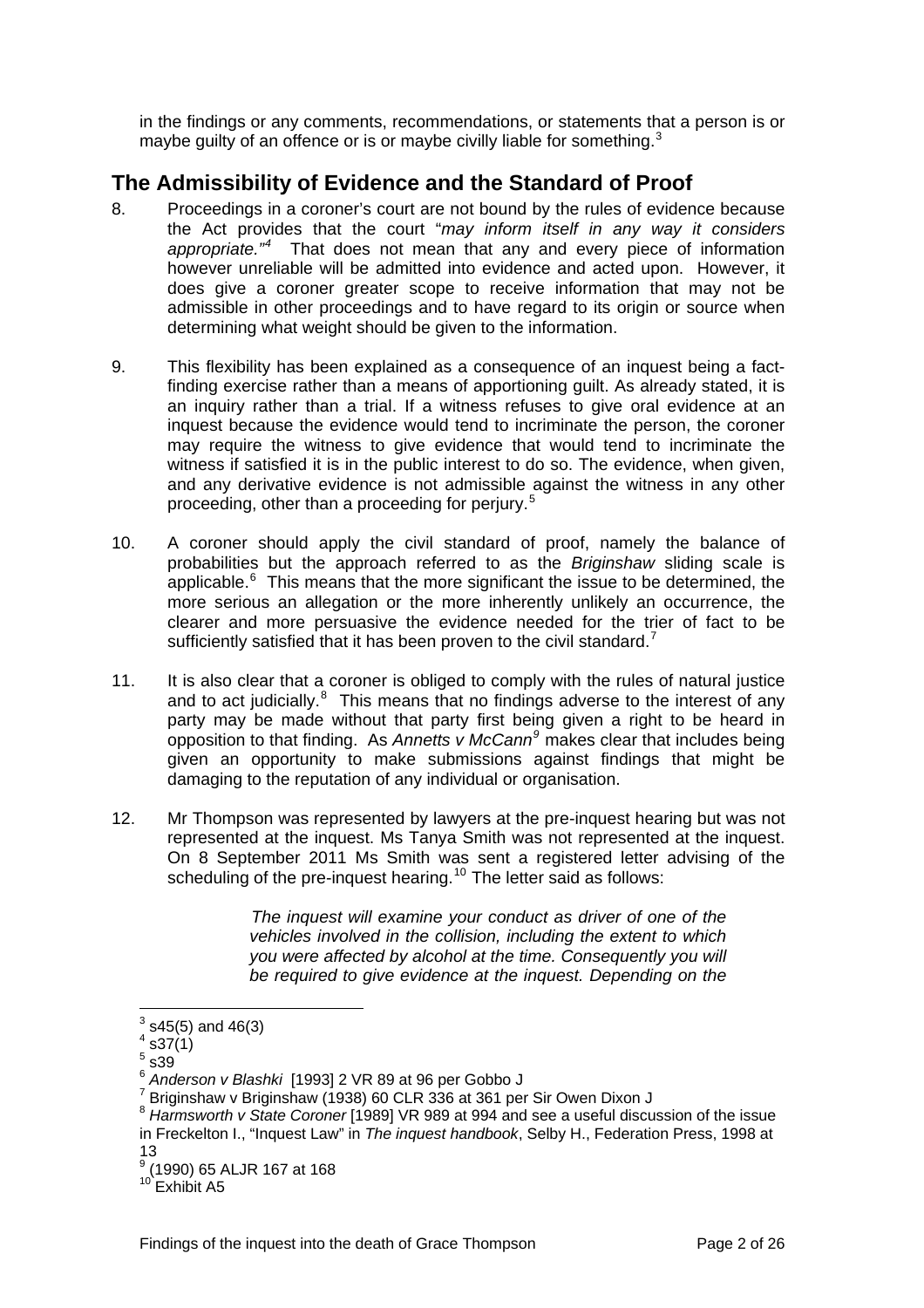*evidence heard during the inquest, the issue of whether the Coroner should refer you or the other driver to the Director of Public Prosecutions for prosecution of a criminal offence in relation to the collision may become a matter for submissions.* 

*For these reasons, I strongly recommend you seek legal advice about whether you should be legally represented at the inquest. Ms Shari Khan of Shine Lawyers Toowoomba has today confirmed they do not hold instructions to represent you in this matter.*

- 13. The Coroners Act provides that if, from information obtained at an inquest or during the investigation, a coroner reasonably suspects a person has committed a criminal offence, the coroner must give the information to the Director of Public Prosecutions in the case of an indictable offence, and to the chief executive of the department which administers legislation creating an offence which is not indictable.<sup>[11](#page-3-0)</sup>
- 14. During her evidence Ms Smith was provided with a warning concerning the giving of incriminating evidence and was explained the substance of s.39 of the Act. She did not claim privilege or refuse to give evidence.
- 15. At the conclusion of the evidence Ms Smith was advised that submissions may be made against her interest and a referral to the DPP may be made. She was invited to be present during submissions by Counsel Assisting and to address the Court in response. She did attend and made a brief submission that she did not drive dangerously.

### **Social History**

- 16. Mrs Thompson was aged 75. She and her husband Mr Bruce Thompson were local Stanthorpe residents. They were well known and respected in the local community. Both had retired from their farming property and were living in their family home in Stanthorpe. Mr and Mrs Thompson had been married for 54 years prior to Mrs Thompson's death.
- 17. A local newspaper article about Mrs Thompson, which was provided by her family, noted she was a wonderful community member, a strong Christian woman, devoted to her husband and who put herself ahead of others. She was a regular volunteer at Lifeline and was strongly involved with the local agricultural show society. It was noted in the article that Mrs Thompson, who was unaware of the extent of her own injuries, rushed to the aid of her husband and was concerned about the occupants in the other motor vehicle immediately after the crash. QAS officers who were first at the scene confirmed this story. Mrs Thompson directed a truck driver who had pulled up to a fire extinguisher in the back of their vehicle to use on the fire to the other vehicle.
- 18. Members of Mrs Thompson's family were present for the inquest. It is clear Mrs Thompson has been and continues to be greatly missed by the community, her friends and particularly her husband and family.
- <span id="page-3-0"></span>19. Ms Smith knew Mr and Mrs Thompson as they were the first people Ms Smith's parents met when they moved a couple of hundred metres up the road from the

l  $11$  S 48(2)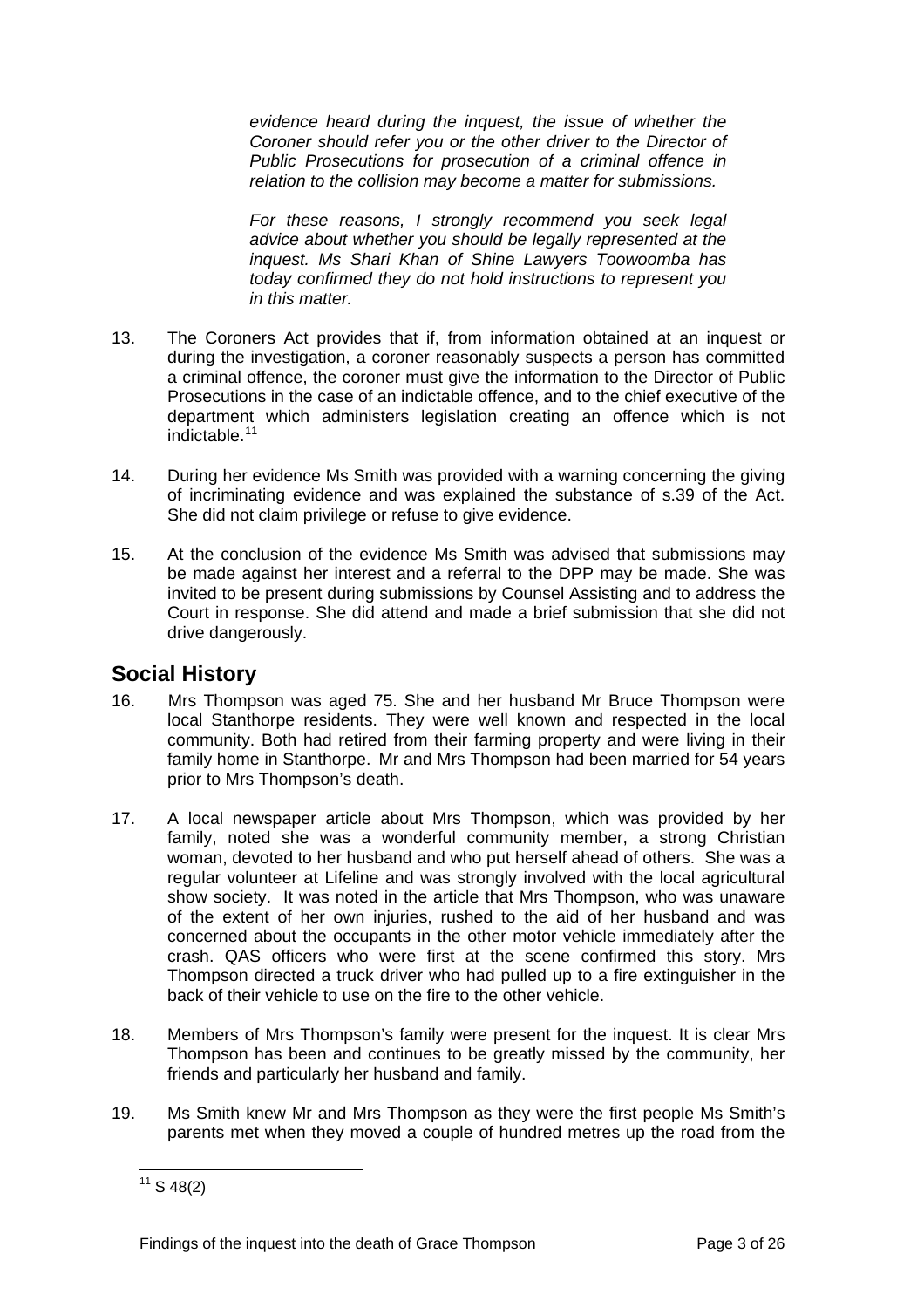Thompson's when she was about nine or 10. Ms Smith says her parents knew them more than her and that she does not know if they would remember her as a child.

### **The Crash**

- 20. On the day of the crash Mr and Mrs Thompson had been to Toowoomba for a medical appointment for Mrs Thompson. Following some shopping and lunch with their daughter in Warwick they commenced their return journey to Stanthorpe.<sup>[12](#page-4-0)</sup>
- 21. Mrs Thompson was the front seat passenger in a 2003 model Toyota Rav 4 QLD registration 258IGF ('the Rav 4'), driven by her 79 year old husband, Mr Bruce Thompson. They were heading south, on their way home from Warwick to Stanthorpe.
- 22. The other vehicle was a 1992 model Mitsubishi Magna station wagon QLD registration 560MBN ('the Magna'), driven by Ms Tanya Smith, a 37 year old woman. She was heading north after leaving Stanthorpe to an unknown destination.
- 23. There were two passengers in Ms Smith's Magna, Mr Kodey Fox, aged 17 years and Mr Danny Qualischefski, aged 19 years. Mr Qualischefski was the front seat passenger and Mr Fox was seated in the middle rear seat of the Magna.
- 24. The vehicles collided head-on in the northbound lane of the highway sometime between 3:15-3:30pm on 29 June 2010 ('the crash').
- 25. There were no independent witnesses to the collision, but other motorists were present soon after the collision occurred.
- 26. Police and emergency services were called to attend the crash. Mr and Mrs Thompson were transported by ambulance to Stanthorpe Hospital, as was Mr Qualischefski. Mr Fox was transported by ambulance to Warwick Hospital with serious injuries. Ms Smith was trapped in the Magna for two hours before being extricated by the Queensland Fire and Rescue Service (QFRS) and airlifted from the scene to Brisbane for treatment.
- 27. Mrs Thompson's condition was considered to be initially stable with few obvious external injuries but due to internal injuries she deteriorated soon after arriving at the Stanthorpe Hospital. It was determined she needed to be urgently airlifted to Brisbane for further treatment. The helicopter carrying Ms Smith therefore returned back to Stanthorpe.
- 28. Mrs Thompson arrested in Stanthorpe shortly after she was loaded onto the Care Flight helicopter. She was unloaded and treated until her condition stabilised. She was then reloaded and the helicopter left Stanthorpe Hospital at around 10:20pm with Mrs Thompson and Ms Smith on board.
- 29. Mrs Thompson's condition was unstable during the flight to Brisbane. She experienced another cardio-respiratory arrest. Unfortunately, despite resuscitation efforts, Mrs Thompson could not be revived. She was declared deceased at around 9:30pm on arrival at the EMQ Hangar at Archerfield.

<span id="page-4-0"></span> $12$  Exhibit B3, p2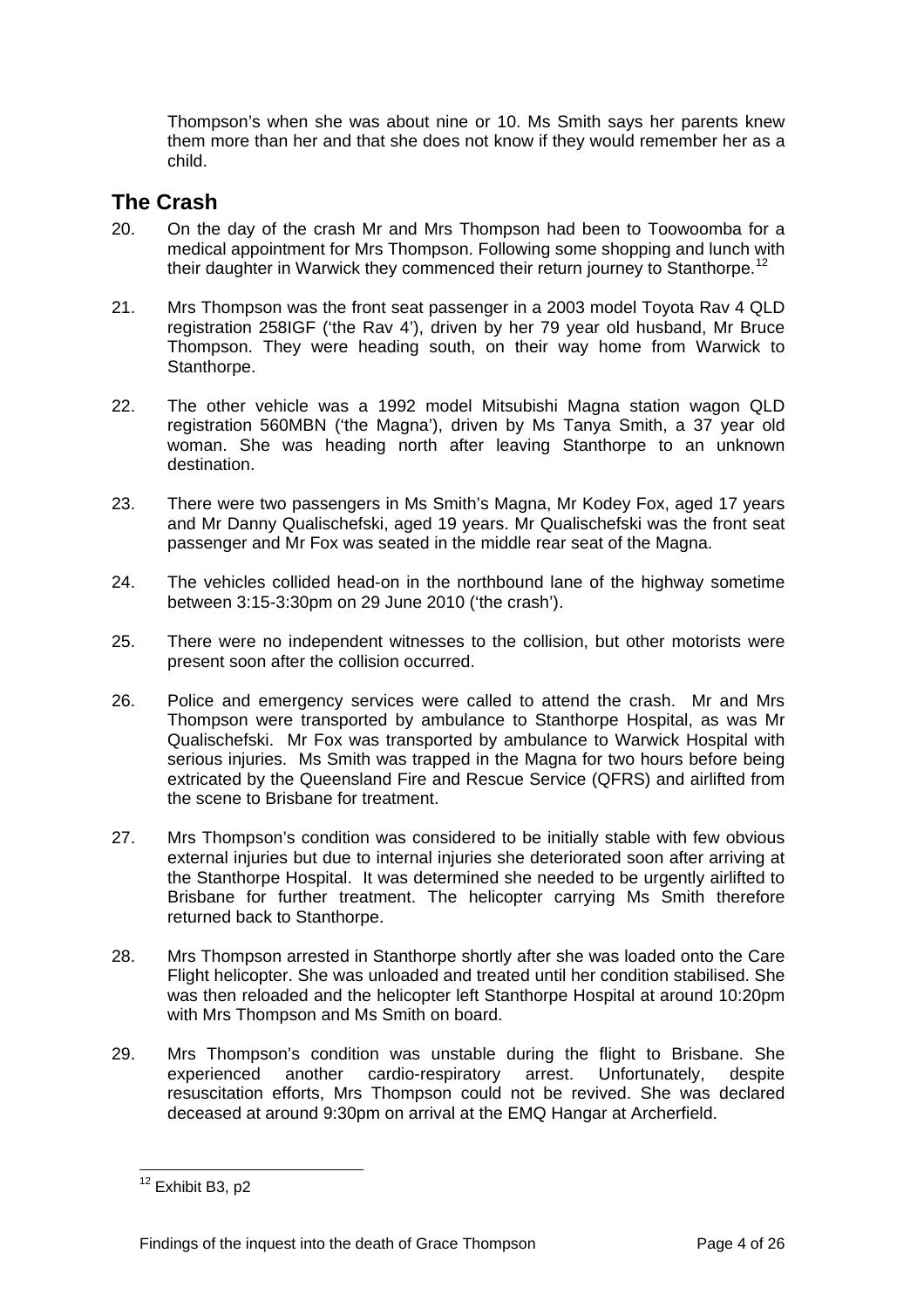### **Police Investigation**

- 30. QPS units from Warwick and Stanthorpe attended the crash scene. Senior Constables John Thompson and Phillip De Percy were the first police who attended and their main response was to commence directing vehicles given QAS and QFRS were in attendance performing their duties. Those officers did not provide written statements but were called to give evidence. Senior Constable De Percy spoke briefly to the drivers and passengers.
- 31. Senior Constable Hauff then arrived and he was then the senior officer at the crash scene. He says on his arrival to the scene he observed the vehicles and identified Mr Thompson as the driver of the Rav 4. He activated his voice recorder and approached Mr Thompson to take a specimen of breath and to obtain his version of what occurred.[13](#page-5-0) The roadside breath test showed no indication of alcohol in Mr Thompson's breath.[14](#page-5-1) Senior Constable Hauff says he attempted to obtain a breath test from Ms Smith. This is discussed elsewhere in the decision.
- 32. Senior Constable Hauff undertook an inspection of the Magna with Acting Sergeant O'Dea (the investigating officer) and located a number of opened and unopened cans of Jim Beam Bourbon and Cola on the floor of the vehicle.<sup>[15](#page-5-2)</sup>
- 33. Constable Mackie attended the scene with Senior Constable Hauff.<sup>[16](#page-5-3)</sup> She reports that she observed the crash scene and that she had a conversation with Mr Thompson and then Mrs Thompson (neither of which were recorded). She spoke with two witnesses at the scene Mr Algarni and Mr Qlgantani and recorded her conversation.[17](#page-5-4) Mr Alqarni and Mr Qlqantani do not provide any details concerning any observations at the scene.
- 34. Sergeant O'Dea arrived at the scene about an hour after the crash. He is a qualified Forensic Crash Investigator with the Traffic Branch at Stanthorpe and conducted the investigation with the assistance of a number of other police. The investigation involved viewing and recording the crash scene and taking measurements of the roadway and the location of the two vehicles and taking witness statements. He provided a report to the Coroner.
- 35. The crash occurred between 3.15pm and 3.30pm on Tuesday 29 June 2010, on the New England Highway, Dalveen approximately 25 kilometres north of Stanthorpe and approximately 400 metres south of the intersection of Brown's Road in the north bound lane of the highway.<sup>[18](#page-5-5)</sup>
- 36. The New England Highway is a sealed bitumen road, running north-south, with a single lane in each direction. The section of the highway where the crash occurred is straight and flat with a speed limit of 100km/hr.<sup>[19](#page-5-6)</sup>The Ray 4 being driven south bound by Mr Thompson would have been unsighted by oncoming traffic for a short period as there was an incline approximately 200m before the crash site.<sup>[20](#page-5-7)</sup>

- <span id="page-5-5"></span><span id="page-5-4"></span><sup>18</sup> Exhibit C5, p1<br><sup>19</sup> Exhibit B3, p1<br><sup>20</sup> Exhibit B3, p1
- <span id="page-5-6"></span>

<span id="page-5-0"></span><sup>&</sup>lt;sup>13</sup> Exhibit C1, p2

<span id="page-5-1"></span> $14 \overline{\phantom{0}}$  Exhibit C1, p2<br> $15 \overline{\phantom{0}}$  Exhibit C2

<span id="page-5-3"></span><span id="page-5-2"></span> $16$  Exhibit C2<br> $17$  Exhibit C2, p3

<span id="page-5-7"></span>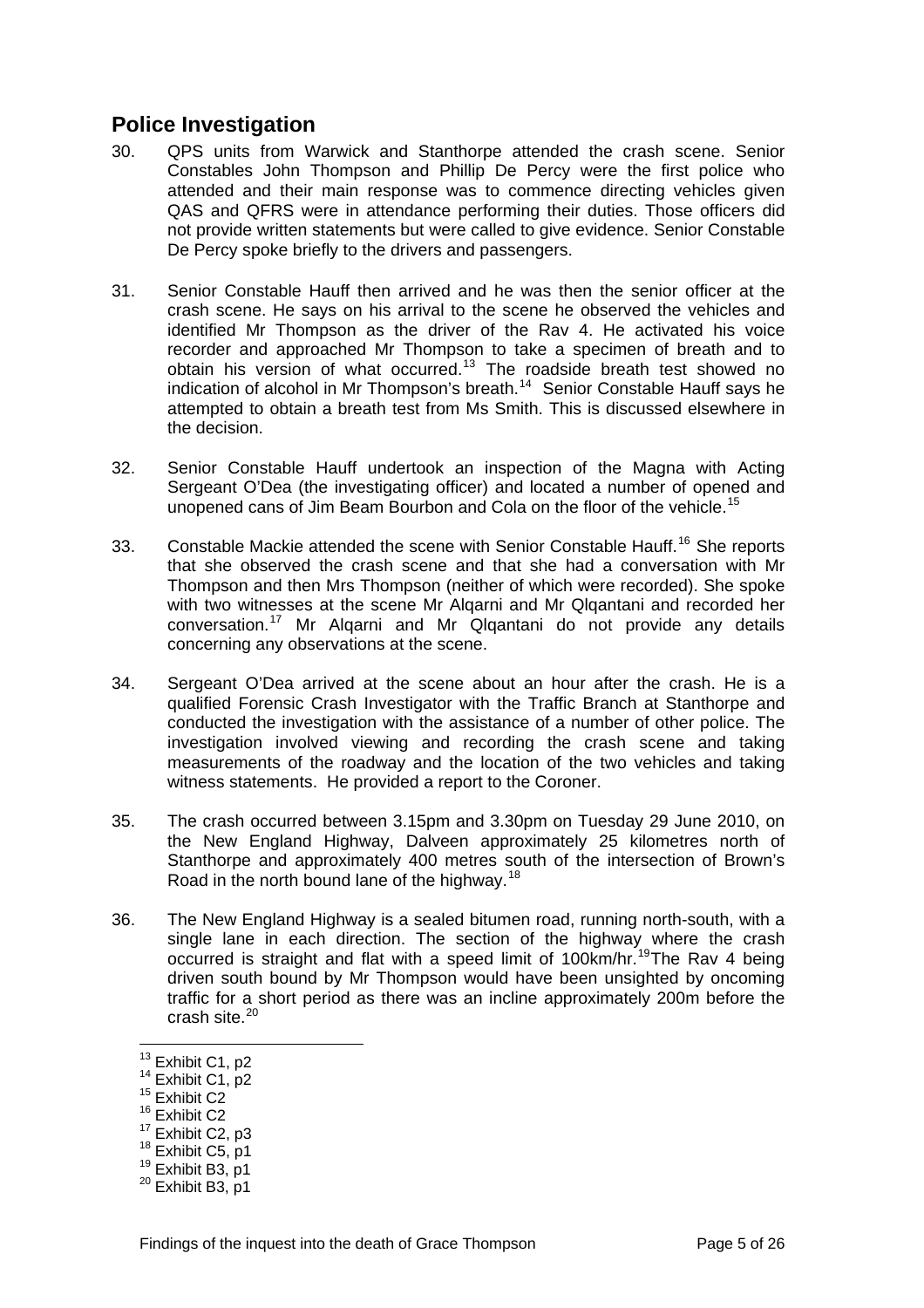- 37. On his arrival Sergeant O'Dea says "*I noted the red Mitsubishi wagon facing almost directly down the road in a northerly direction. I noted the blue Rav 4 was facing south on the wrong side of the road but at an angle to the other vehicle. I noted the back end of the Rav 4 was partially in the southbound lane. A detailed examination of the road surface was conducted which was unable to locate any skid marks, gouges or forensic indicators to assist with determining the cause of*  the crash."<sup>[21](#page-6-0)</sup> Sergeant O'Dea stated that it was very unusual to not find any forensic indicators at the scene particularly gouge marks. The lack of skid marks is consistent with both drivers saying they did not apply any brakes and the fact there are no swerve marks indicates any swerve undertaken was not a sharp one and may have been more controlled. The lack of forensic evidence was consistent with both versions.
- 38. A preliminary inspection of the vehicles indicated they appeared to be in roadworthy condition.<sup>[22](#page-6-1)</sup> Both vehicles were subsequently inspected by the QPS Vehicle Inspection Unit and found to be in a satisfactory mechanical condition. No defects were found which could have contributed to the incident.<sup>[23](#page-6-2)</sup>
- 39. Sergeant O'Dea observed a number of Jim Beam cans strewn throughout the Magna and on counting the cans identified 20 unopened cans and two opened cans.<sup>[24](#page-6-3)</sup> As it was a 24 can carton, two cans were unaccounted for. He says it is possible witnesses at the scene who doused the fire that had started in the engine bay of the Magna used the two unaccounted cans.<sup>[25](#page-6-4)</sup> In his statement Mr Meharg refers to using soft drink, but in evidence both he and Shane Ward confirmed they got the soft drink from their own vehicle to douse the fire.<sup>[26](#page-6-5)</sup> Mr Qualischefski and Mr Fox say they were the only ones drinking the cans of Jim Beam.[27](#page-6-6)
- 40. Investigating police formally interviewed Mr Thompson and Ms Smith and obtained Mr Thompson's medical records. Sergeant O'Dea has provided video footage with commentary of the road coming from either direction. The footage demonstrates the rise Mr Thompson would have come over before sighting Ms Thompson.<sup>[28](#page-6-7)</sup>
- 41. Investigating police took statements from a range of witnesses including employees of establishments where Ms Smith was seen purchasing and consuming alcohol on the day of the collision; the Thompsons' daughter who Mr and Mrs Thompson met for lunch in Warwick; the two passengers of the Magna; the motorists who attended the scene shortly after the collision and emergency services personnel who attended the scene.<sup>[29](#page-6-8)</sup>
- 42. As there were no independent witnesses to the crash, the only versions available are those supplied by the occupants of both vehicles.<sup>[30](#page-6-9)</sup> Sergeant O'Dea

- <span id="page-6-2"></span>
- 
- 
- <span id="page-6-5"></span><span id="page-6-4"></span><span id="page-6-3"></span><sup>25</sup> Exhibit B3, p2<br>
<sup>26</sup> Exhibit C7, p2<br>
<sup>27</sup> Exhibit B3, p2<br>
<sup>28</sup> Exhibit J1
- 
- <span id="page-6-7"></span><span id="page-6-6"></span>
- <span id="page-6-8"></span> $29$  Exhibit B3

<span id="page-6-0"></span><sup>&</sup>lt;sup>21</sup> Exhibit B3, p2

<span id="page-6-1"></span><sup>&</sup>lt;sup>22</sup> Exhibit B3, p2<br>
<sup>23</sup> Exhibit C4<br>
<sup>24</sup> Exhibit B2, p2

<span id="page-6-9"></span><sup>&</sup>lt;sup>30</sup> Exhibit B3, p6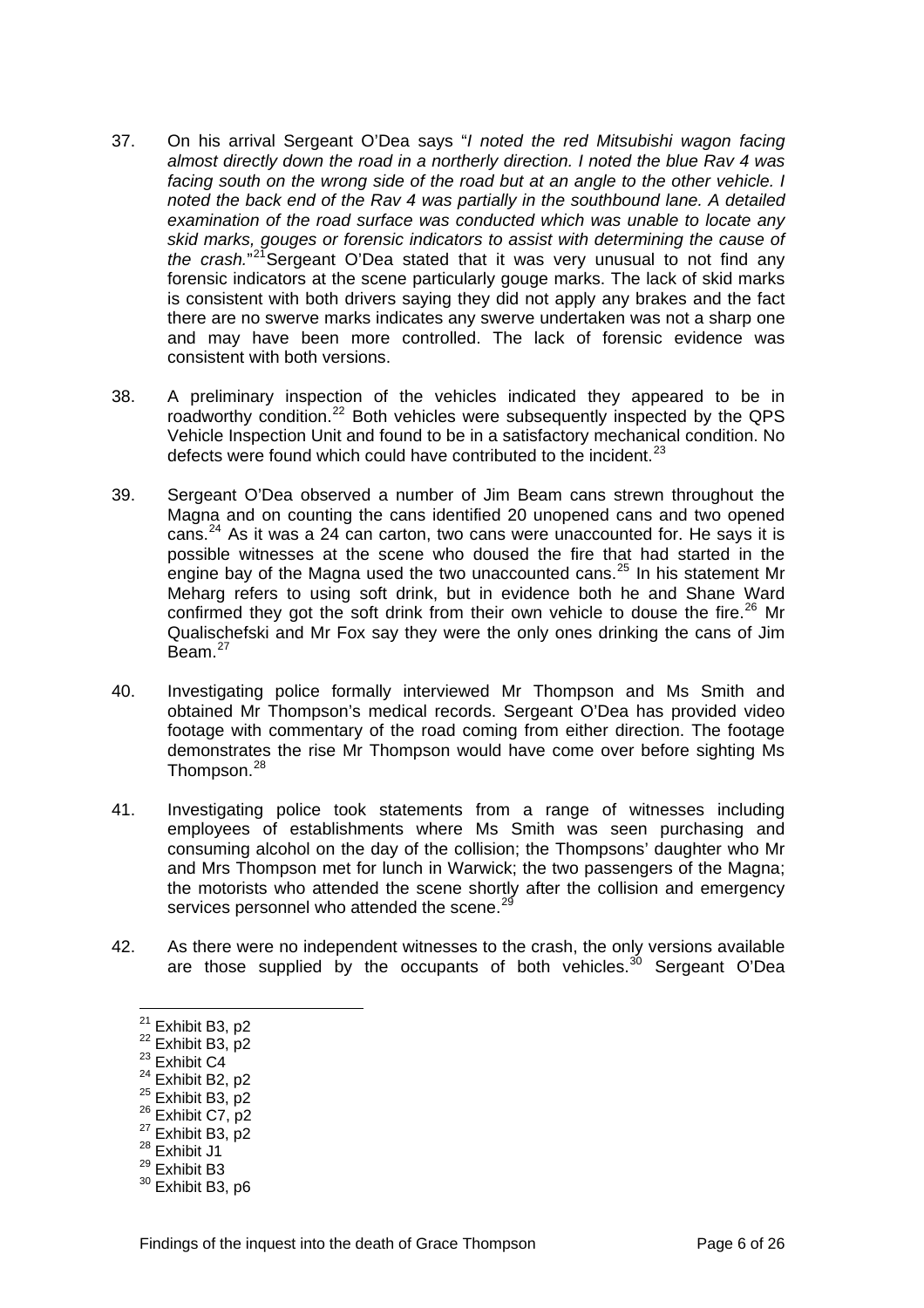concluded as a result of no independent witnesses it has been difficult to ascertain who was at fault. Further, he reports there is no forensic evidence available to support either version. $31$  However, he does say the account provided by Mr Thompson is consistent and credible.<sup>[32](#page-7-1)</sup>

43. Sergeant O'Dea is of the opinion that on the current evidence then available to him, a criminal prosecution against either driver would be unsuccessful.

### **Events concerning Ms Smith prior to the Crash**

- 44. Mr Jamey Swader an eighteen year old male says Ms Smith had agreed to lend him \$2000.00 to buy the Magna. He says at about 10am on the day of the crash he and Ms Smith went to the seller (M & D Autos) in Stanthorpe and purchased the Magna.<sup>[33](#page-7-2)</sup> Ms Smith says she came into some money through Centrelink and agreed to lend Mr Swader the money for the Magna on the condition she could periodically use it and that he paid the money back.[34](#page-7-3) Ms Smith says Mr Swader was her neighbour for years and she went to school with his mother so she did not see the loan as high risk.<sup>[35](#page-7-4)</sup>
- 45. In evidence Ms Smith says she had taken out over \$4000 or \$5000 from Centrelink although it appears this may have been an overpayment and she is paying this back.
- 46. Mr Swader said in evidence he thought the arrangement was strange but otherwise was not able to give much helpful evidence. He said they did not agree on any terms as to a repayment. He said Ms Smith had the money in cash in an envelope. He had been looking for a car but he had no money.
- 47. Ms Smith had been staying the night on the floor of the house of his ex-girlfriend Ms Shaw the night before and he and Ms Smith left together the next morning to look at the car. He does not recall if Ms Smith had drunk alcohol or used any drugs the night before. Ms Smith had been talking about hiring a vehicle that morning and it seems this arrangement was a substitute for a hire vehicle.
- 48. Mr Gilbert of M & D Autos says he recalls Mr Swader and Ms Smith enquiring about the Magna but also says Mr Fox was there.<sup>[36](#page-7-5)</sup> He says he doesn't recall the conversation about selling the car but remembers he dropped the price a little. $37$ He says sometime after lunch they came back and Tonk (Ms Smith) had the cash even though Mr Swader was buying the car. $38$  Mr Gilbert reports once he received the cash he handed over the keys and the roadworthy certificate and they left. He does not recall who was driving.<sup>[39](#page-7-8)</sup>
- 49. Mr Qualischefski told QPS that at about 10am on the day of the crash Tonk (Ms Smith) came to his girlfriend's place to tell him she had got a new car and asked if he wanted to go celebrate with her.<sup>[40](#page-7-9)</sup> He says, Ms Smith said she would shout a

<span id="page-7-0"></span><sup>&</sup>lt;sup>31</sup> Exhibit B3, p7

<span id="page-7-1"></span><sup>&</sup>lt;sup>32</sup> Exhibit B3, p7<br><sup>33</sup> Exhibit C12, p1<br><sup>34</sup> Exhibit C19, 3<br><sup>35</sup> Exhibit C19, p6

<span id="page-7-2"></span>

<span id="page-7-3"></span>

<span id="page-7-4"></span>

<span id="page-7-5"></span> $36$  Exhibit C29, p1<br> $37$  Exhibit C29, 1

<span id="page-7-6"></span>

<span id="page-7-7"></span><sup>&</sup>lt;sup>38</sup> Exhibit C29, 2

<span id="page-7-8"></span> $39$  Exhibit C29, p2<br> $40$  Exhibit C17, p1

<span id="page-7-9"></span>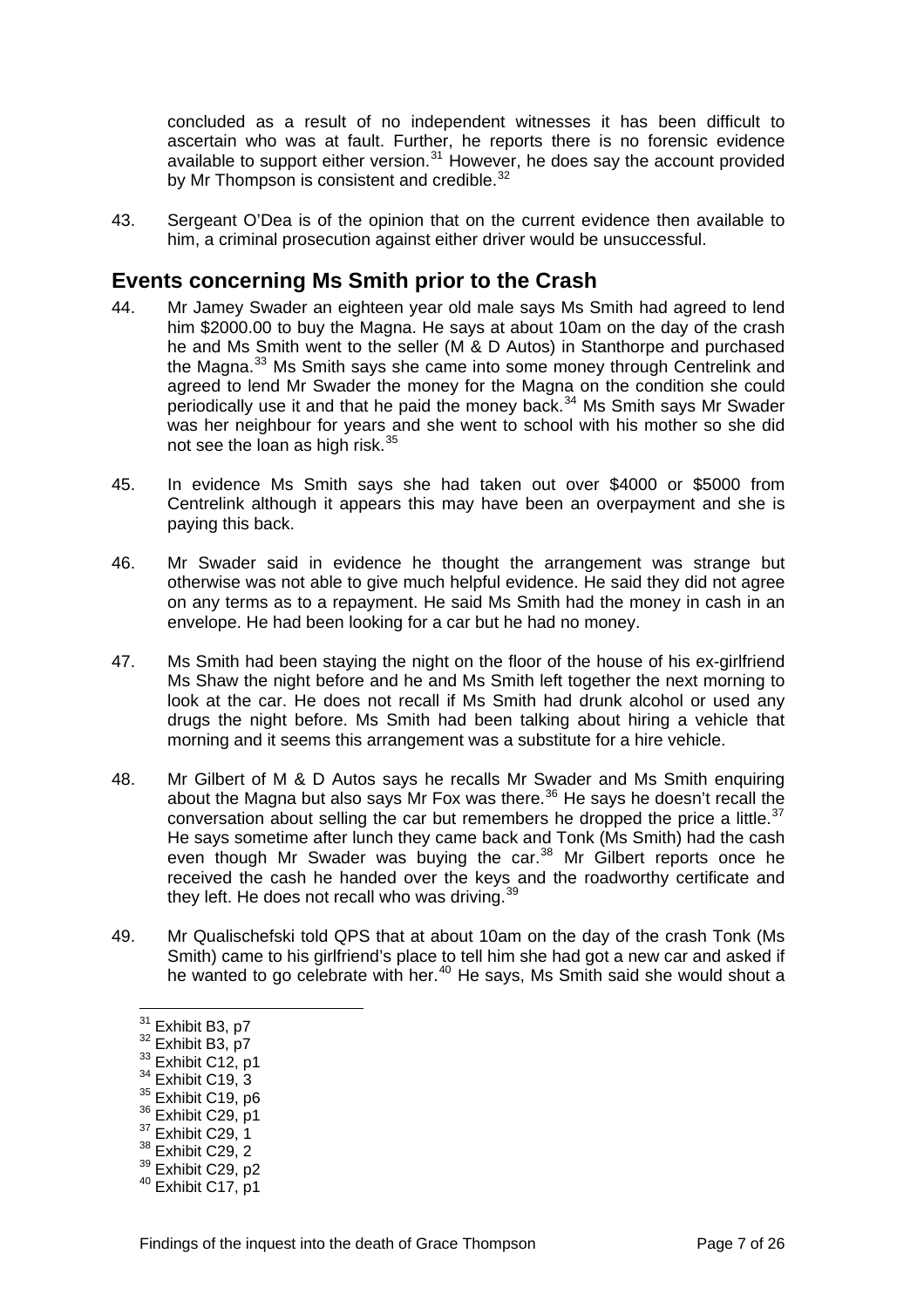few drinks.[41](#page-8-0) Mr Qualischefski says he and Ms Smith went to O'Mara's pub and had a few drinks as they had to wait until midday for the car to be ready.<sup>[42](#page-8-1)</sup> Mr Qualischefski recalls Foxy (Mr Kodey Fox) turned up at the pub at about midday and that he snuck him a few beers (Mr Fox was 17).

- 50. Mr Swader says as the car was unregistered but had a road worthy he decided to get the car registered at the Courthouse. He says he found Ms Smith at O'Mara's pub and told her he would go to the Courthouse at about 1.30pm.<sup>[43](#page-8-2)</sup> Ms Smith reports she gave Mr Swader the money for the registration when he came to O'Mara's pub.<sup>[44](#page-8-3)</sup>
- 51. Mr Swader says Ms Smith went to the Courthouse and then she and Mr Swader left to get some screws from the hardware shop to fasten the registration plates to the car.<sup>[45](#page-8-4)</sup> As they did not have a screw driver they returned to O'Mara's pub and used a knife to fasten the plates to the car. Mr Swader says after the plates were on Ms Smith asked to borrow the car and that he could hardly say no.<sup>[46](#page-8-5)</sup> Mr Swader states "*I could not smell alcohol on Tanya's breath and she did not seem pissed*".[47](#page-8-6) Ms Smith has confirmed in her Record of Interview she went to the Courthouse and then to the hardware shop to get screws for the number plates.<sup>[48](#page-8-7)</sup>
- 52. Ms Sharon Goyen, a bar attendant at O'Mara's Hotel has confirmed Ms Smith attended the bar somewhere between 10.30 and 11am in the company of Mr Fox and Mr Qualischefski as well as some other regulars.<sup>[49](#page-8-8)</sup> Ms Goyen says she only knows Ms Smith as 'Tonk'.<sup>[50](#page-8-9)</sup> She was not a frequent patron but she had been there before and was known around town. Ms Goyen has reported whilst Ms Smith came and went from the bar, she estimates she saw Ms Smith have at least six Bloody Mary schooners (one nip of vodka per drink).<sup>[51](#page-8-10)</sup> This was up until 2.30pm when Ms Goyen says Ms Smith left the pub with Mr Fox and Mr Qualischefski.[52](#page-8-11) Ms Goyen says that whilst Ms Smith would have been over the limit she did not appear to be intoxicated.<sup>[53](#page-8-12)</sup> Ms Goyen has confirmed she was the only bar attendant on that day and that she personally made Ms Smith's Bloody Marys.<sup>[54](#page-8-13)</sup>
- <span id="page-8-13"></span><span id="page-8-12"></span><span id="page-8-11"></span><span id="page-8-10"></span><span id="page-8-9"></span><span id="page-8-8"></span><span id="page-8-7"></span><span id="page-8-6"></span><span id="page-8-5"></span><span id="page-8-4"></span><span id="page-8-3"></span><span id="page-8-2"></span><span id="page-8-1"></span><span id="page-8-0"></span>53. In her evidence Ms Goyen said she was confident Ms Smith had between six and seven Bloody Marys in a four-hour period. She recalled there would have been four bottles of tomato juice in the bar fridge and she had to go and get some more bottles later that day for Ms Smith's drinks. She did not consider Ms Smith was intoxicated in that she was not slurring or stumbling around, as she had seen from her in the past. She recalls the other two with her would have had a few more drinks than Ms Smith. She recalls Mr Qualischefski was drinking VB schooners and Mr Fox was drinking Jamiesons on ice.
	- <sup>41</sup> Exhibit C19, p1
	- <sup>42</sup> Exhibit C17, p1<br>
	<sup>43</sup> Exhibit C12, p2<br>
	<sup>44</sup> Exhibit C19, p6<br>
	<sup>45</sup> Exhibit C12, p2<br>
	<sup>46</sup> Exhibit C12, p2<br>
	<sup>44</sup> Exhibit C12, p2<br>
	<sup>48</sup> Exhibit C19, p8<br>
	<sup>49</sup> Exhibit C9
	-
	-
	-
	-
	-
	-
	-
	- 50 Exhibit C9
	- <sup>51</sup> Exhibit C9
	- $52$  Exhibit C9
	- 53 Exhibit C9
	- $54$  Exhibit C.9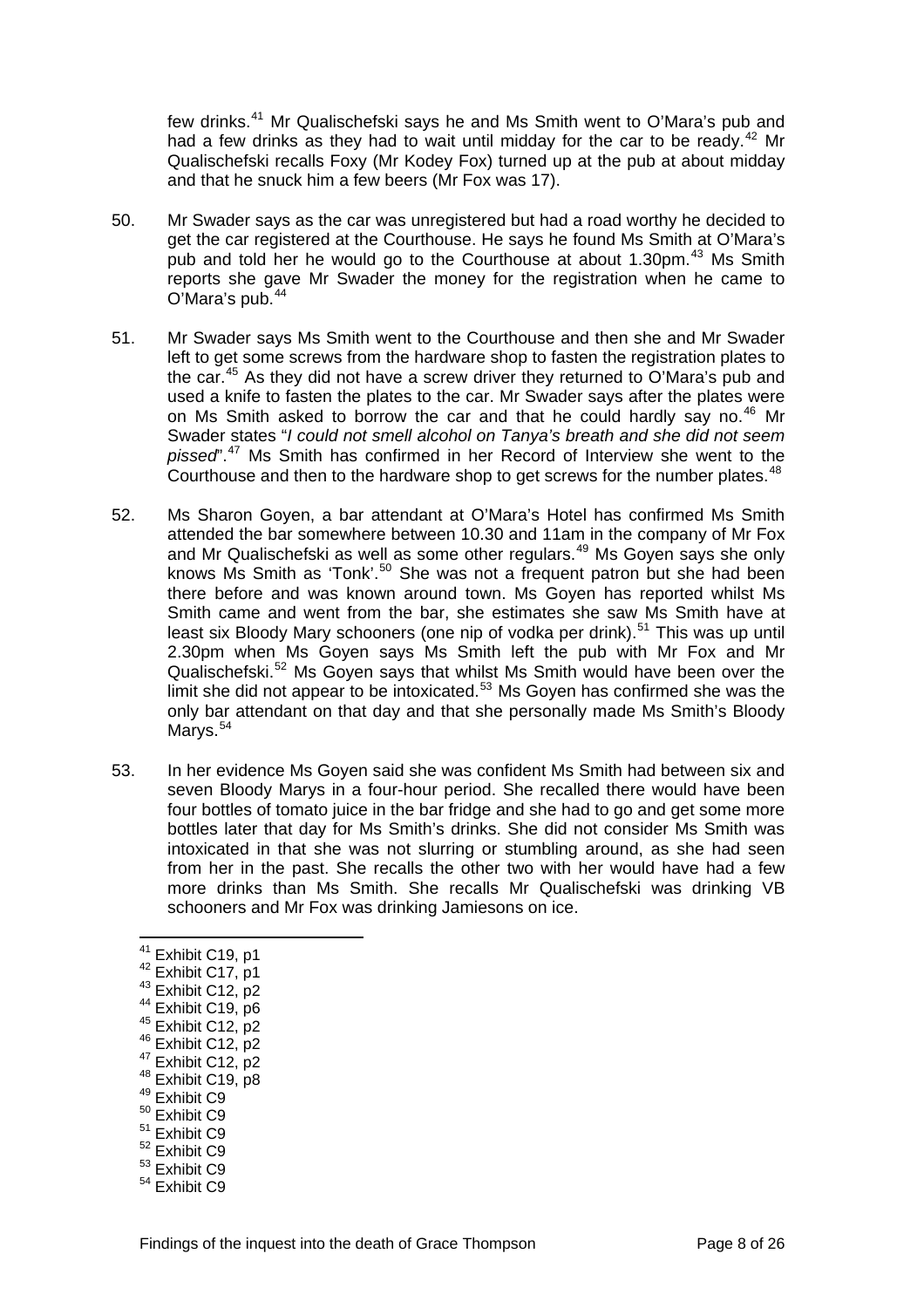- 54. Mr Qualischefski estimates he had about four cans of bourbon and about two schooners of VB. He says he was "*pretty hammered*" by the time he left.<sup>[55](#page-9-0)</sup> Further, Mr Qualischefski estimates Ms Smith had about three Bloody Marys whilst they were at the pub and states "*She wanted to be sober because she had to drive*".<sup>[56](#page-9-1)</sup> He reports that Mr Fox, Ms Smith and he left the pub at about 1pm.<sup>[57](#page-9-2)</sup> Ms Smith has been unable to confirm how much Mr Qualischefski had to drink, or whether Mr Fox was drinking.<sup>[58](#page-9-3)</sup>Mr Qualischefski told Snr Constable De Percy at the scene that they had been drinking but did not otherwise qualify this.
- 55. Ms Smith estimates in her Record of Interview (ROI) she had one or two Bloody Marys but got them in the big glasses (schooner) so the vodka was really diluted. In her record of interview with QPS, she states "*Because I knew I was going to be driving so, and I already had a couple of charges for that, that I had yet to face so I didn't want to push my luck*".[59](#page-9-4)
- 56. In evidence Ms Smith says she may have had a few drinks the night before but it was one or two as it was a quiet night. She agreed it could have been up to four or five drinks of spirits. There is no evidence to the contrary before the Court. She stated there was no way she would have had up to or over six Bloody Marys at O'Mara's although in general her evidence was that she could not remember the day much at all. She justified her evidence on this point on the basis she was going to drive and she had other charges for drink driving pending and wanted to be careful.
- 57. Ms Nicole Leahy is a bar attendant at the Stanthorpe Hotel (Top Pub). She has reported that sometime around 3pm on 29 June 2010 whilst she was working in the bottle shop she recalls Tonka (Ms Smith) buying a cube of 24 Jim Bean cans and a packet of cigarettes.<sup>[60](#page-9-5)</sup> Ms Leahy says she did not see anyone else get in the car or note that Ms Smith was drunk or that she had been drinking. She says Ms Smith "*drove off like a lunatic like she always does. By this I mean, she accelerated quickly as if she was trying to do a burnout*".[61](#page-9-6)
- 58. Mr Qualischefski's recollection is that he and Mr Fox got a carton of Jim Beam from O'Mara's Bottle-O and put them on the backseat of the Magna.<sup>[62](#page-9-7)</sup> Ms Smith says that she stopped at the Top Pub bottle shop and bought Mr Qualischefski and Mr Fox a case of Jim Beam.<sup>[63](#page-9-8)</sup>
- 59. Ms Diann Marshall an employee of the Caltex Service Station on the New England Highway at Applethorpe says she recalls the Magna pull into the driveway shortly before 2.15pm (she was due to finish her shift at this time).<sup>[64](#page-9-9)</sup> She observed a female driver, a male in his late teens in the front passenger seat and another male in his early 20s in the back seat.<sup>[65](#page-9-10)</sup> She says she saw the male who had been sitting in front pumping petrol into the car with a can of Jim Beam

- <span id="page-9-5"></span><span id="page-9-4"></span>
- 
- <span id="page-9-6"></span>
- <span id="page-9-8"></span><span id="page-9-7"></span>
- <span id="page-9-3"></span><sup>58</sup> Exhibit C19, p8<br><sup>69</sup> Exhibit C19, p7<br><sup>61</sup> Exhibit C11, p1<br><sup>61</sup> Exhibit C11, p2<br><sup>62</sup> Exhibit C17, p2<br><sup>63</sup> Exhibit C28, p1<br><sup>65</sup> Exhibit C28, p1
- <span id="page-9-9"></span>

<span id="page-9-0"></span><sup>&</sup>lt;sup>55</sup> Exhibit C17, p1

<span id="page-9-1"></span> $56$  Exhibit C17, p1<br> $57$  Exhibit C18, p2

<span id="page-9-2"></span>

<span id="page-9-10"></span>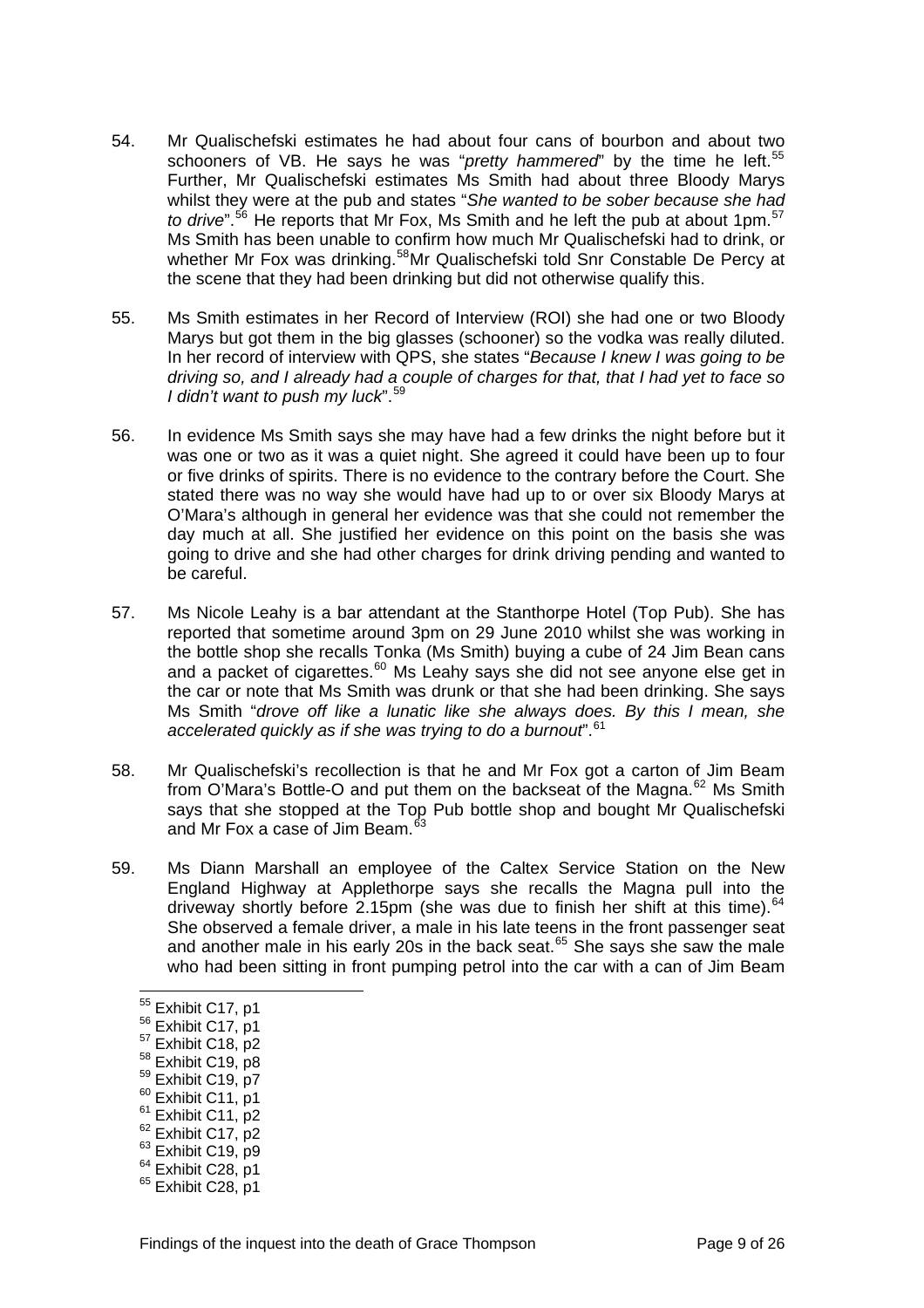on top of the roof.<sup>[66](#page-10-0)</sup> She says the other young man came into the shop and in her opinion he was visibly intoxicated.<sup>[67](#page-10-1)</sup>

- 60. Ms Marshall says she remembers the driver driving off in a hurry and she said to one of the other employees "*At that speed, the way she left the service station, she won't get too far*".[68](#page-10-2)
- 61. From the closed circuit television video footage of the service station it is difficult to establish whether Ms Smith, Mr Qualischefski, and Mr Fox are portraying any signs of intoxication. The Jim Beam can is visible on the roof of the car but it is not possible to establish the speed at which the car leaves the service station.<sup>[69](#page-10-3)</sup>
- 62. Ms Smith says she does not recall where she was heading after leaving Stanthorpe but says one of her children said she was going to Warwick for shopping.<sup>[70](#page-10-4)</sup> There was some evidence they may have been going to the Coast. Ms Smith recalls the beach being mentioned but was not sure it was a definite plan. In response to why Mr Qualifischefski and Mr Fox were with her in the car, she states, "*I always hung around with them. Danny, he is like my best friend*."[71](#page-10-5)

### **Evidence at the scene of Ms Smith's alcohol consumption and efforts to obtain an Alcohol and Blood Sample from Ms Smith**

- 63. Mr Daniel Wood an auxiliary fire-fighter has reported the smell of alcohol on Ms Smith's breath. He states "*I also noticed the casualty was wearing an oxygen mask which she pulled away from her face while I was explaining to her what we were doing. She breathed out heavily and I could smell an extremely strong smell of alcohol on her breath*".[72](#page-10-6) Further he says, "*While I was explaining what was going on, it seemed like she was trying to respond to what I was saying but it was not anything that I could really make out. She was mumbling quietly*."[73](#page-10-7)He said in evidence that he was directly in front of her face and 20 cms away when he smelt the alcohol.
- 64. Mr Paul Blaxland a witness who arrived on the scene shortly after the crash says he tried to talk to the young female driver (Ms Smith) to see if she was okay. She asked him what had happened and he responded by saying "*you hit a car head*  on". She asked "*get me out of here*" a couple of times.<sup>[74](#page-10-8)</sup> Mr Blaxland says that when she turned to him he got a strong smell of alcohol on Ms Smith's breath.<sup>[75](#page-10-9)</sup>
- 65. QAS Intensive Care Paramedic, Cameron Lutz says he was working as the flight paramedic out of Archerfield. On his arrival to the scene he was directed to treat Ms Smith. He says he recalls what he believes to have been the smell of liquor on Ms Smith's breath.<sup>[76](#page-10-10)</sup>When he smelt the alcohol he was treating her and his face was only a few inches from her face.

<span id="page-10-6"></span>

<span id="page-10-0"></span><sup>&</sup>lt;sup>66</sup> Exhibit C28, p1

<span id="page-10-1"></span><sup>&</sup>lt;sup>67</sup> Exhibit C28, p2<br><sup>68</sup> Exhibit C28, p2<br><sup>69</sup> Exhibit J2<br><sup>70</sup> Exhibit C19, p10

<span id="page-10-2"></span>

<span id="page-10-3"></span>

<span id="page-10-7"></span>

<span id="page-10-9"></span><span id="page-10-8"></span>

<span id="page-10-5"></span><span id="page-10-4"></span><sup>&</sup>lt;sup>71</sup> Exhibit C19, p10<br>
<sup>72</sup> Exhibit C8, p2<br>
<sup>73</sup> Exhibit C9, p2<br>
<sup>75</sup> Exhibit C9, p2 and transcript<br>
<sup>76</sup> Exhibit C31, p2

<span id="page-10-10"></span>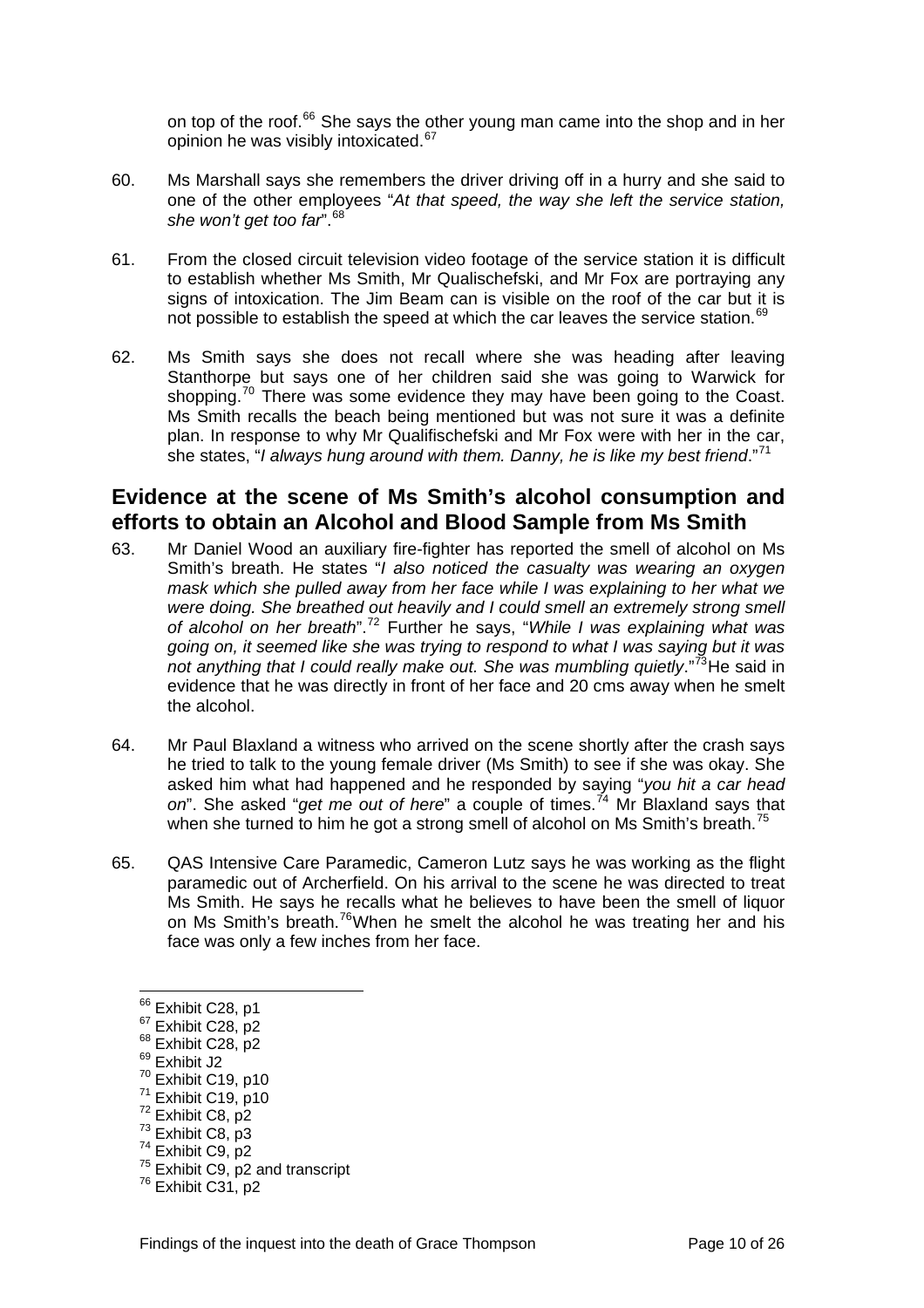- 66. QAS Patient Transport Officer (PTO) Julie Clark noted in her statement a strong smell of alcohol as she approached the vehicle. In her evidence and consistent with her contemporaneous notes made the next day<sup>[77](#page-11-0)</sup> she said she noticed a strong smell of liquor on her breath and she was close to her when examining her and the smell was unmistakable.
- 67. Senior Constable Hauff says he attempted to obtain a breath test from Ms Smith. He says in giving the direction to Ms Smith, he thought her response was something like "fuck off". He did not have the opportunity to follow through in obtaining the sample.<sup>[78](#page-11-1)</sup>
- 68. QAS PTO Julie Clark says she and her partner, Alan Fisher were the first QAS personnel on the scene. Ms Clark was of the opinion QPS could have taken a sample as Ms Smith did not have any difficulties breathing or other injuries other than her leg being entrapped.<sup>[79](#page-11-2)</sup> QAS Intensive Care Paramedic, Cameron Lutz says he is of the opinion Ms Smith's condition did not allow for the collection of a blood/breath sample. He says this was based upon the possibility she had suffered a serious injury as a result of the motor vehicle impact. $80$  I accept that it was a reasonable decision to not require Ms Smith to undertake a blood sample at the scene.
- 69. A blood sample was taken from Ms Smith at the Royal Brisbane Emergency Department at 11.58pm on 29 June 2010. The results are recorded as Diazepam 0.05 mg/kg; Nordiazepam 0.17 mg/kg; Morphine 0.03mg/kg; and Total Morphine  $0.18$ mg/kg. $8$
- 70. Ms Smith advised an ICU Registrar on 30 June 2010 that she had a history of alcohol abuse and that she was seeing some local services in Stanthorpe. She advised the Doctor she had a light beer prior to driving the car.  $82$  Further she admitted to a history of IV drug abuse and says she last used one month prior to the crash and that her use was usually associated with binge drinking.  $83$
- 71. The QPS investigating officer sought an opinion from a Forensic Medical Officer concerning the toxicology results. In doing so he advised when Ms Smith was extricated from her vehicle an official requirement was made however a sample was not obtained prior to her being flown by helicopter to the Royal Brisbane and Women's Hospital due to the seriousness of her injuries.<sup>[84](#page-11-7)</sup>
- 72. The Forensic Medical Officer advised the finding of morphine can be adequately explained with what Ms Smith was administered in treating her for her injuries after the crash. Further, he advised the diazepam and nordiazepam were likely to have been consumed a good deal prior to the crash but the quantity is insufficient on its own to assert a person would be unfit to drive.<sup>[85](#page-11-8)</sup>

- <span id="page-11-4"></span><span id="page-11-3"></span><span id="page-11-2"></span><sup>80</sup> Exhibit C31, p2<br><sup>81</sup> Exhibit B7<br><sup>82</sup> Exhibit B11, p115
- 

 $77$  Exhibit C21.1

<span id="page-11-1"></span><span id="page-11-0"></span> $78$  Exhibit C2<br> $79$  Exhibit C21, p2

<span id="page-11-6"></span><span id="page-11-5"></span> $\frac{83}{84}$  Exhibit B11, p115<br> $\frac{84}{84}$  Exhibit B7.1

<span id="page-11-7"></span>

<span id="page-11-8"></span> $85$  Exhibit B7.2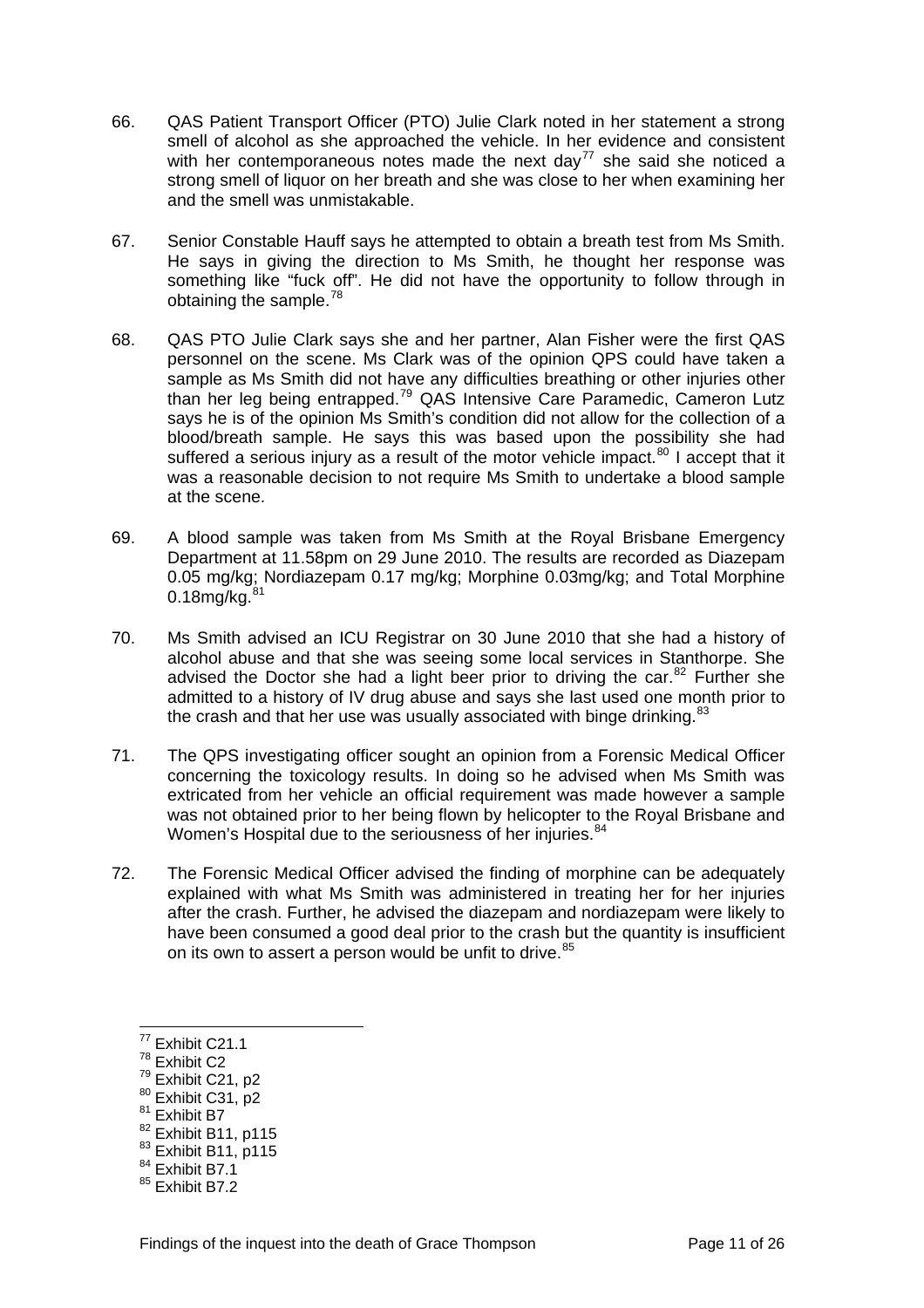### **First Aid and Medical Treatment**

- 73. QAS paramedics attended the crash scene and transported Mr Thompson, Mrs Thompson and Mr Qualischefski to the Stanthorpe Hospital.<sup>[86](#page-12-0)</sup> Mr Fox was transported to the Warwick Hospital.
- 74. Mr Thompson complained of pain in the right rib area, right hip, and right ankle. His Glascow Coma Scale (neurological assessment) remained at 15 at all times (highest score possible). <sup>[87](#page-12-1)</sup>
- 75. Mr Qualischefski complained of pain in his right hand and the right side of his chest.<sup>[88](#page-12-2)</sup> His GCS remained at 15 at all times.<sup>[89](#page-12-3)</sup>
- 76. QAS paramedics at the scene assessed Mr Fox. The reporting paramedic states "…*strong smell of alcohol noted on pt's breath. pt is alert with obtunded behaviour and somewhat confused. pt. states he had "a lot to drink" pt. also states he has been smoking cannabis. Pt. does not remember the RTC and does not know how he ended up on the side of the road...*".<sup>[90](#page-12-4)</sup> Mr Fox had suspected abdominal bleeding with a GCS of 14. He was transferred from the scene to the Warwick Hospital and then on to the Princess Alexandra Hospital by helicopter.<sup>[91](#page-12-5)</sup>
- 77. Mrs Thompson was extricated from the Rav 4 by bystanders and had no loss of consciousness. She was assessed to have a GCS of 15. Further, the initial assessment identified she had a fracture to the sternum, multiple soft tissue injuries and bruising/haematoma to the left clavicle, sternum and right breast area.[92](#page-12-6)
- 78. Mrs Thompson was assessed to have "*query uncontrolled bleeding from her*  abdomen/pelvis from thoracic blunt trauma<sup>".[93](#page-12-7)</sup> A videoconference from the Stanthorpe Emergency Department and the QAS was held. It was agreed to transfer Mrs Thompson to Brisbane on the same helicopter as Ms Smith (it was redirected in mid air back to the Stanthorpe Hospital before going to Brisbane).<sup>[94](#page-12-8)</sup>
- 79. QAS paramedics attended on Ms Smith who was trapped by her lower limbs in the Magna. Whilst she complained of chest and abdominal pain she was reasonably stable.<sup>[95](#page-12-9)</sup> At times during neurological assessments, Ms Smith was noted to be confused.<sup>[96](#page-12-10)</sup> On the arrival of the helicopter the medical officer and flight paramedic took over her care. $97$
- 80. At approximately 6pm, Brisbane QAS paramedics transported Ms Smith from the Emergency Management Queensland ('EMQ') base at Archerfield to the Royal Brisbane Hospital.<sup>[98](#page-12-12)</sup> They were advised she had been administered pain relief

l

<span id="page-12-10"></span> $\frac{96}{97}$  Exhibit B6, p4<br> $\frac{97}{98}$  Exhibit B6, p3<br>Exhibit B6, p6

<span id="page-12-1"></span><span id="page-12-0"></span><sup>&</sup>lt;sup>86</sup> Exhibit B6.2, p 4; Exhibit B6.3, p6; Exhibit B6.4, p1<br><sup>87</sup> Exhibit B6.2, p1<br><sup>88</sup> Exhibit B6.3, p3<br><sup>90</sup> Exhibit B6.4,p2 and Exhibit C25<br><sup>91</sup> Exhibit B6.4,p4<br><sup>92</sup> Exhibit B6.1; and Exhibit C25

<span id="page-12-3"></span><span id="page-12-2"></span>

<span id="page-12-4"></span>

<span id="page-12-5"></span>

<span id="page-12-6"></span> $^{92}$  Exhibit B6.1; and Exhibit C25<br> $^{93}$  Exhibit B6.1

<span id="page-12-7"></span>

<span id="page-12-8"></span> $^{94}$  Exhibit B6.1; and Exhibit B10<br> $^{95}$  Exhibit B6, p3

<span id="page-12-9"></span>

<span id="page-12-11"></span>

<span id="page-12-12"></span>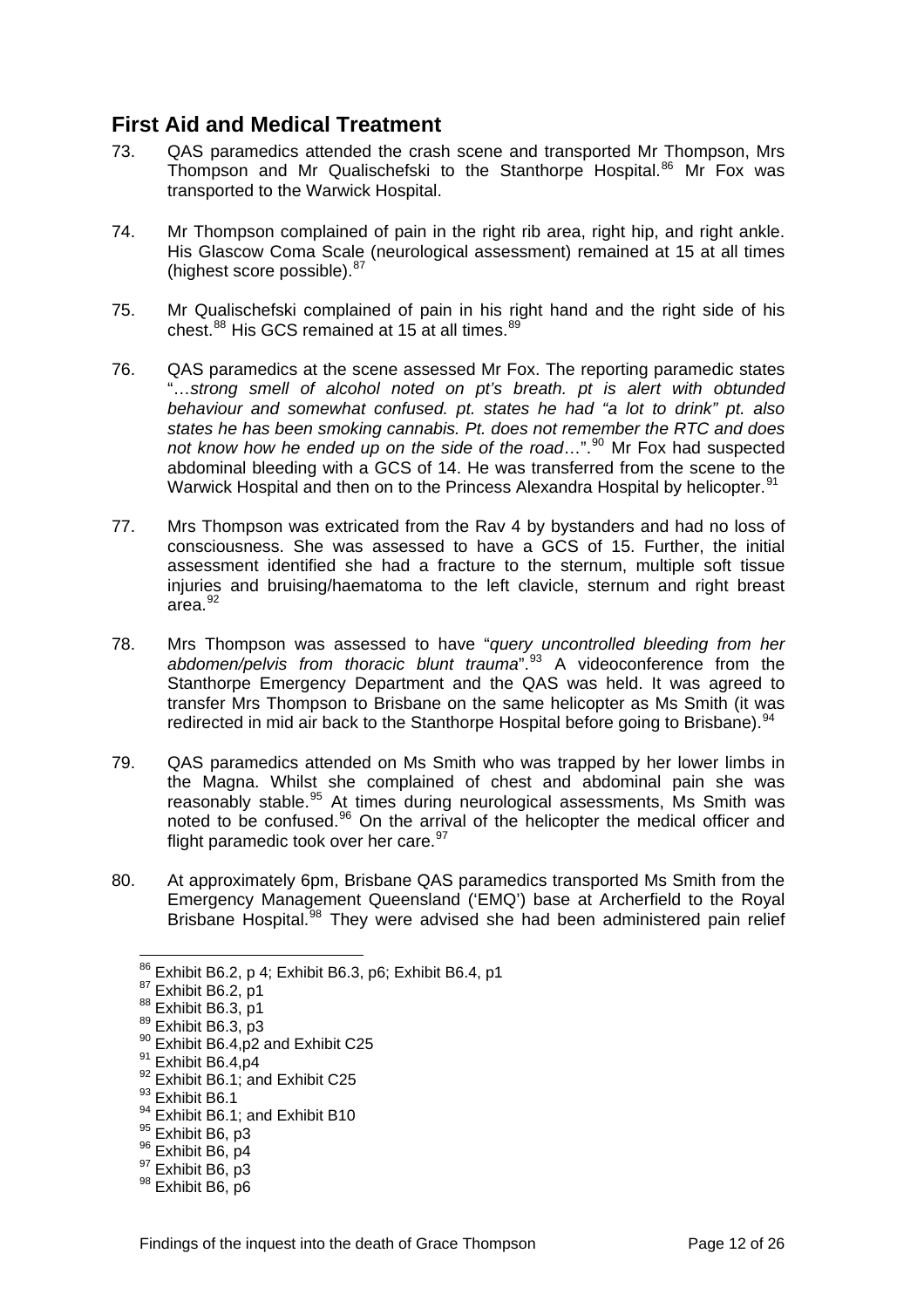and her Glascow Coma Scale remained 15 (highest rating) throughout the flight.[99](#page-13-0) Under the heading 'Pre-Exist' it states: "*asthma; Alcohol Abuse Last Used Days ago*".[100](#page-13-1)

81. Ms Smith was treated at the Royal Brisbane and Women's Hospital for spinal fractures to C6, L5, multiple rib fractures, fracture to her left medial clavicle; a fracture to her left pubic symphsis, and a fractured left ankle. Further, she had a laceration to her lower jaw, laceration to her tongue, laceration to her left knee and a peri orbital haematoma.<sup>[101](#page-13-2)</sup> She discharged herself from hospital on 16 July 2010 against medical advice. $102$ 

### **Ms Smith's previous driving history**

- 82. Ms Smith had no drink driving offences in the previous five years prior to 2010. She was then charged with four offences within a six to eight month period, three of which were before the crash, and one after.<sup>[103](#page-13-4)</sup>
- 83. A summary of the drink driving offences are:
	- a. On 30 April 2010 at 11.30pm, charged and subsequently convicted of drink driving with a reading of 0.110;
	- b. On 12 June 2010 at 3pm, charged and subsequently convicted of drink driving with a reading of 0.126;
	- c. On 26 June 2010 just prior to midnight, charged and subsequently convicted of drink driving with a reading of 0.137; and
	- d. On 8 December 2010 at 1.15pm, charged and subsequently convicted of drink driving with a reading of .065.<sup>[104](#page-13-5)</sup>
- 84. On 16 December 2010, Ms Smith pleaded guilty to the charges. She was disqualified from holding or obtaining a driver's licence for a period of five years. At the hearing, Ms Smith admitted she has an alcohol addiction and that she had been receiving counselling from Drug Arm, Stanthorpe.<sup>[105](#page-13-6)</sup> At the inquest she admitted she had broken up from her partner at that time and was hitting the alcohol pretty hard.
- 85. In addition to the drink driving offences, Ms Smith has numerous other traffic offences including unlicensed driving.<sup>[106](#page-13-7)</sup>

### **Mr Thompson's Driving History and Health History**

86. Prior to the crash Mr Thompson had been driving for approximately 60 years. He has never lost his licence and estimates he has had somewhere between 5 and 7

<span id="page-13-0"></span><sup>99</sup> Exhibit B6, p7

<span id="page-13-2"></span><span id="page-13-1"></span>

<span id="page-13-4"></span><span id="page-13-3"></span>

<sup>&</sup>lt;sup>100</sup> Exhibit B6, p7<br><sup>101</sup> Exhibit B11, p111<br><sup>102</sup> Exhibit B11, p61<br><sup>103</sup> Exhibit C20, p1-6<br><sup>104</sup> Exhibit C20, p4 and 5<br><sup>105</sup> Exhibit C20, p1-2<br><sup>106</sup> Exhibit D2

<span id="page-13-5"></span>

<span id="page-13-7"></span><span id="page-13-6"></span>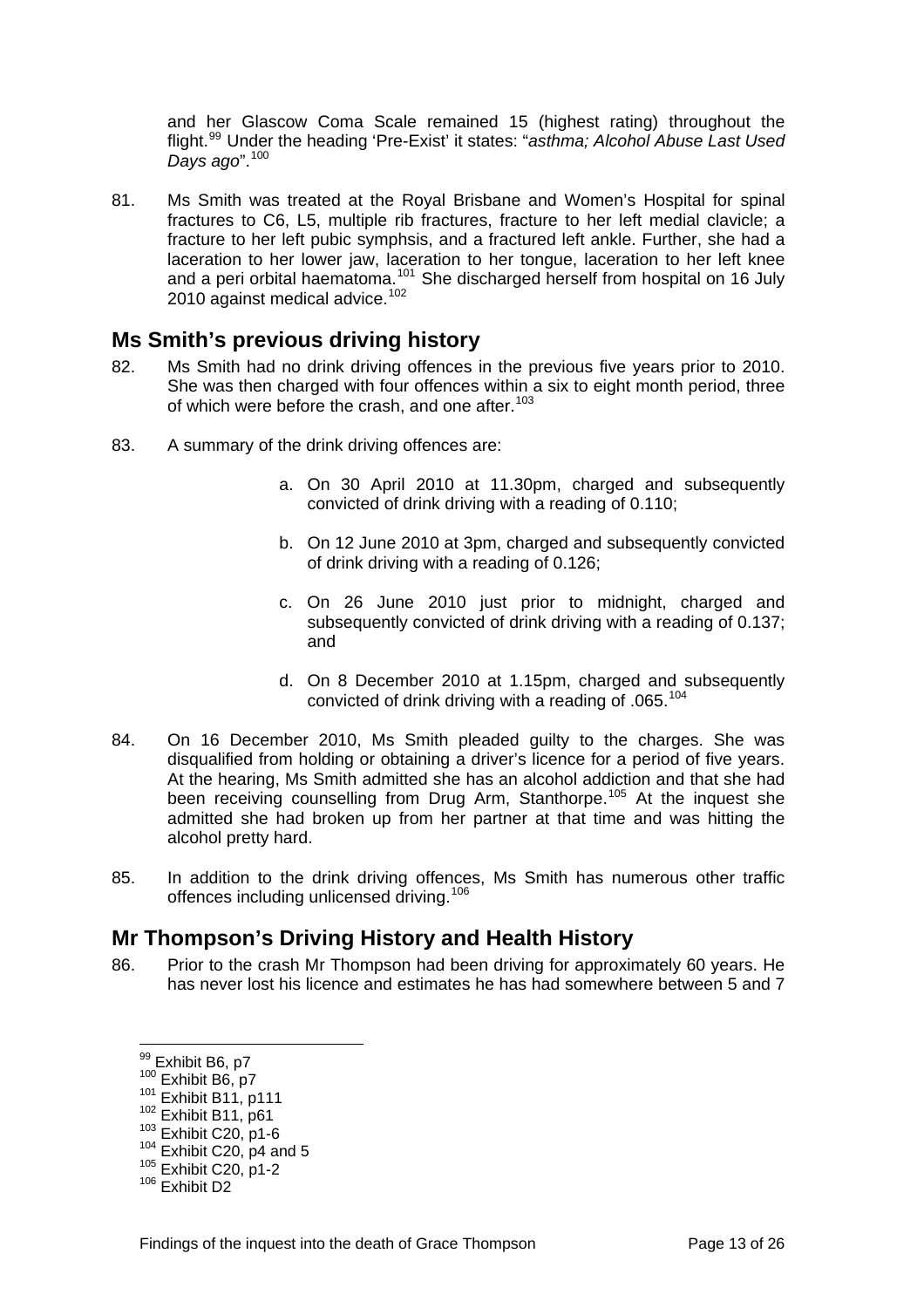infringement notices for speeding over the 60 years.<sup>[107](#page-14-0)</sup> He recalled an accident that happened 30 years previously after his car skidded on oil on the road just after another accident. His traffic records show five offences from 22 December 1989 to 4 June 2008. Three are for speeding, one is for failing to give way and the other is for parking in the opposite direction of traffic.<sup>[108](#page-14-1)</sup>

87. Mr Thompson has a history of having cardiac bypass surgery eight or nine years ago and takes three medications daily for his heart which he has been on since the surgery. He denies any side effects from the medications.<sup>[109](#page-14-2)</sup> There had not been any recent changes to his medication. Mr Thompson reports that he has never drunk alcohol or smoked.<sup>[110](#page-14-3)</sup>

### **Versions of Events**

### **Mr Thompson**

- 88. Senior Constable De Percy was the first police officer to arrive at the scene. He spoke to Danny Qualishefski about what had happened but other than being told they had been drinking and he did not want to die got no other details.
- 89. Senior Constable De Percy asked Mr Thompson what had happened and was told that he had tried to avoid coming at him on his side of the road by going onto the other side but it came back and hit him head on. When telling him this Mr Thompson sounded forthright and he accepted he was saying exactly what had happened. None of the others were asked what had happened due to their injuries.
- 90. Senior Constable Hauff spoke with Mr Thompson at the scene prior to Mr Thompson being transported by QAS to the Stanthorpe hospital. This conversation was recorded. Mr Thompson says the other car was coming right over into his lane and he swerved but the driver of the other car swung straight into him. When asked questions concerning how far the other car came over into his lane, Mr Thompson stated "*right over…if I'd kept coming straight it would have been straight bang straight on…and I thought I'd swing that way cause he was over that far…and I thought I'd miss him but he just went straight into me*".[111](#page-14-4)
- 91. Senior Constable Hauff's partner, Constable Mackie also had a conversation with Mr Thompson. She says he told her "*We were driving in our lane when the other car came over onto our side of the road. To avoid the other car I swerved into the other lane but at the same time the other car swerved back into their lane too and*  they hit us".<sup>[112](#page-14-5)</sup>
- 92. Mr Thompson says in his statement of 23 August 2011 to the QPS, "*Just after Brown Road, near where the first kangaroo statues are, I came over a rise and saw a car coming towards us. I saw it swerve over onto the incorrect side of the*  road, straight at us. It kept coming towards us, so in a split second I made the *decision to swerve away from the other car. I swerved to the right, hoping that the other car would continue going straight ahead and pass by us. After I swerved away, the driver of the other car swerved back in front of me. I had nowhere to go*

<sup>&</sup>lt;sup>107</sup> Exhibit C32, p11<br><sup>108</sup> Exhibit D1

<span id="page-14-2"></span>

<span id="page-14-4"></span><span id="page-14-3"></span>

<span id="page-14-1"></span><span id="page-14-0"></span><sup>&</sup>lt;sup>108</sup> Exhibit D1<br><sup>109</sup> Exhibit C32, p13<br><sup>110</sup> Exhibit C16, p3<br><sup>111</sup> Exhibit C1.2 & C34

<span id="page-14-5"></span> $112$  Exhibit C2, p2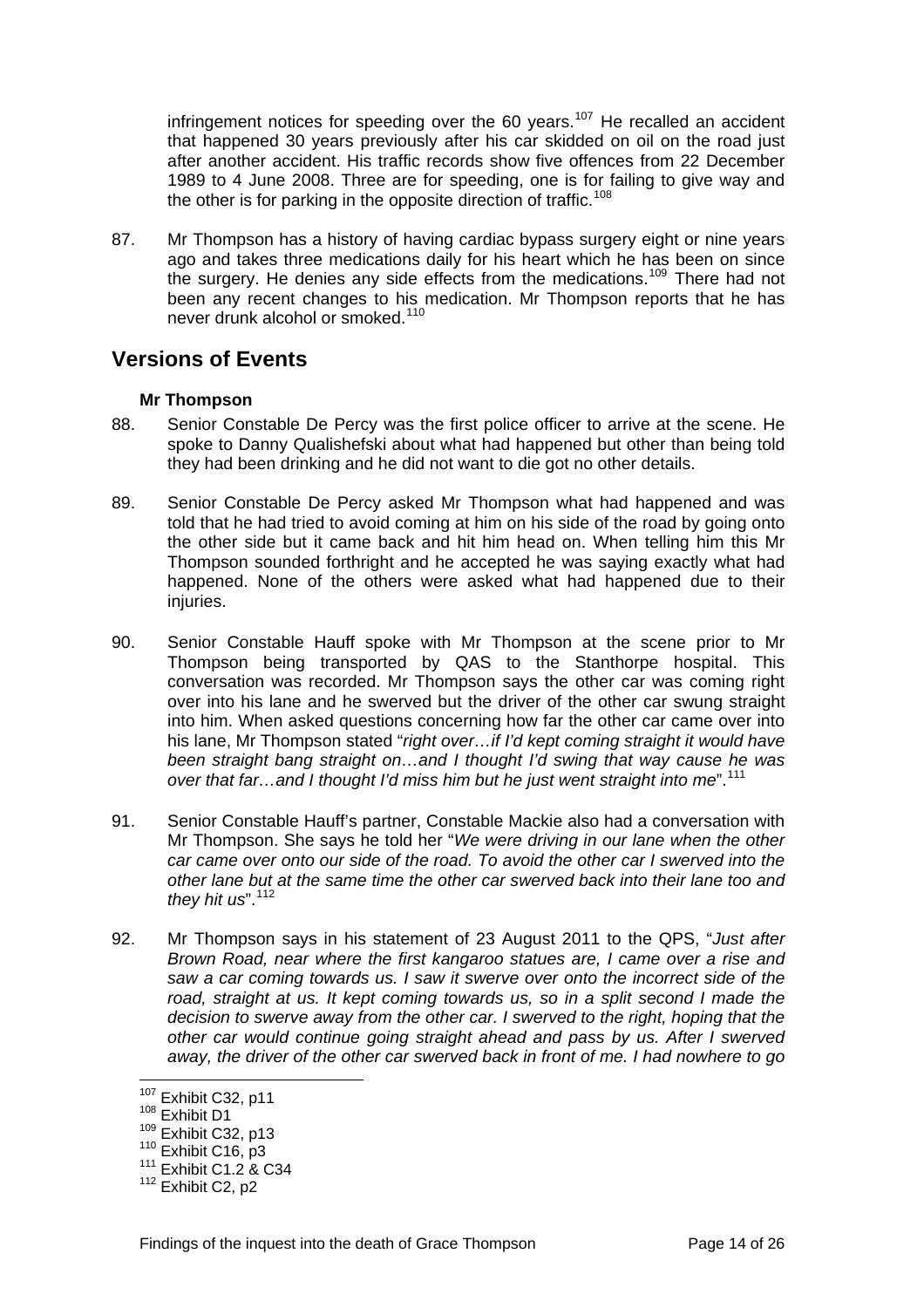*and not time to react. I did not have time to jump on the brakes or anything. We collided head on*".[113](#page-15-0)

- 93. In the transcript of the electronic recorded formal interview with QPS on 17 September 2010, Mr Thompson describes the crash. He says as he came over the rise the Magna was travelling fast in its lane but then he saw it swerve approximately ¾ to 1 metre into his lane. Mr Thompson thought if he darted to the other side of the road he would avoid Ms Smith however he says "*well she just*  came straight in on us. By what I could see. Yeah came straight in on us".<sup>[114](#page-15-1)</sup> He says this all occurred within seconds.<sup>[115](#page-15-2)</sup> In response to a question as to whether he braked when he first saw the Magna come on to his side of the road he states: "*Well look it happened that quick. You couldn't do nothing. You couldn't do nothing, no…I just swerved yeah, hoping that she would've went past*<sup>".[116](#page-15-3)</sup> In response to a question whether he considered swerving to the left he said "*Well I didn't because I thought if she come at me that way, she would've rolled our car. And I thought if I come this way, well she'll go straight past*".[117](#page-15-4)
- 94. Mr Thompson denies there were any obstacles on the road or that the sun was an issue.<sup>[118](#page-15-5)</sup> He used to drive trucks before he retired and considers himself to be an excellent driver and usually travels just below the speed limit.<sup>[119](#page-15-6)</sup> In this case he estimates he was travelling at about 95 km/hr.<sup>[120](#page-15-7)</sup> He says he regularly drives in Stanthorpe and on longer trips. However, Mr Thompson advised he used to share the driving with Mrs Thompson on longer trips.<sup>[121](#page-15-8)</sup>
- 95. In his evidence Mr Thompson stated that as he was driving he was chatting to his wife about the garden and other things. He was not distracted by anything in the car or on the road. He was not feeling drowsy. As he came over the hill he saw the other vehicle in its lane and then it pulled over into his lane. It was not a jerky movement and seemed to be that she meant to do it. She was in the middle of the lane with a metre on either side of the white centre line and the kerb line. He made a spur of the moment decision to pull over into the right lane on the basis if the car stayed there she would miss them. He thought about going left but there was long grass and he was not sure what was there. He was not able to put on the brakes as it was that sudden and there was a bang. He did not see the other vehicle move back into her lane. Mr Thompson is still distressed about the events of that day and clearly misses his wife.
- 96. Mr Shane Ward and his employee Mr Michael Meharg were travelling towards Warwick when they saw a plume of smoke approximately one kilometre away towards Warwick. They came around a corner and noted the crash. They were the first to arrive to the scene.<sup>[122](#page-15-9)</sup> Mr Ward says he rang triple 0 and then they tried to help as best they could.<sup>[123](#page-15-10)</sup>Both of them stayed at the scene for some hours. They attended to a number of the occupants of the vehicles but other than hearing what Mr Thompson said they did not hear any versions from the other

<span id="page-15-4"></span>

<span id="page-15-8"></span>

<span id="page-15-0"></span> $113$  Exhibit C16, p2

<span id="page-15-2"></span>

<span id="page-15-3"></span>

<span id="page-15-5"></span>

<span id="page-15-1"></span><sup>&</sup>lt;sup>114</sup> Exhibit C32, p18<br>
<sup>115</sup> Exhibit C32, p18<br>
<sup>116</sup> Exhibit C32, p20<br>
<sup>117</sup> Exhibit C32, p20<br>
<sup>118</sup> Exhibit C15, p2<br>
<sup>119</sup> Exhibit C15, p1 and 2<br>
<sup>120</sup> Exhibit C32, p14<br>
<sup>121</sup> Exhibit C16, p2<br>
<sup>122</sup> Exhibit C4, p1<br>
<sup>123</sup>

<span id="page-15-7"></span><span id="page-15-6"></span>

<span id="page-15-9"></span>

<span id="page-15-10"></span>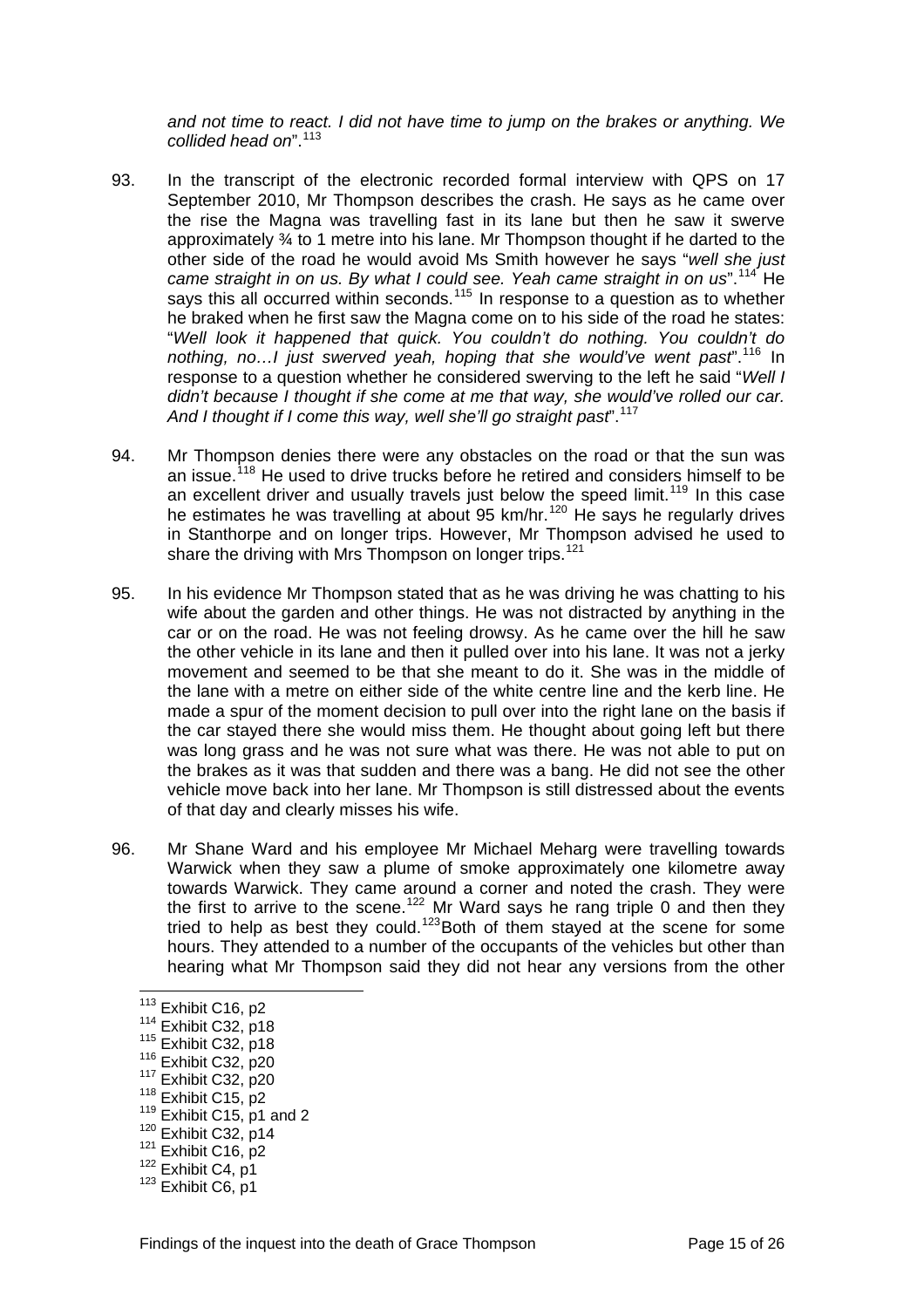occupants. They disconnected the batteries to each vehicle because of the risk of fire and put out the fire in the Magna with water and soft drink from their own vehicle and started directing traffic.

- 97. Mr Ward said the elderly male driver (Mr Thompson) kept saying "*the mongrels, the mongrels, they caused this*". He reports when he later spoke with Mr Thompson he said words to the effect: "*I will tell you what happened, they come on to my side of the road, I've corrected to try and miss them and she's corrected, came back on to the right side of the road and boom we hit* " or words to that effect.[124](#page-16-0)
- 98. Mr Meharg says when he approached the elderly male driver (Mr Thompson) and managed to open his car door, Mr Thompson said "*Those mongrels, those mongrels*".[125](#page-16-1) Mr Meharg says he overheard Mr Thompson talking with Mr Ward and heard Mr Thompson say words to the effect "*she was on the wrong side of the road, we have gone to the other side, she corrected and we hit head on*."[126](#page-16-2)Mr Meharg spoke to Daniel Qualischefski and realised he knew his father from many years previously and got a telephone number and called him to tell him what was happening. He asked Danny what had happened but he said he could not remember. He spoke to him 2 to 3 weeks later and asked again but he would not tell him.
- 99. The third witness to the scene was Ms Kathleen Newell.<sup>[127](#page-16-3)</sup> She says she went over to the Rav 4 and saw the male driver and asked if he was alright, she recalls he said something like, "*I tried to get away from them. They kept coming at me. I don't know what they were trying to do*."[128](#page-16-4) Ms Newell assisted Mrs Thompson out of the Rav 4 to her own car to wait until the ambulance arrived. She says she comforted Mrs Thompson but thought she was in shock because she wasn't saying much.<sup>[129](#page-16-5)</sup> Mrs Newell also went over to the vehicle that Ms Smith was trapped in. She saw alcohol everywhere in the car but did not get close enough to smell anything. Ms Smith was screaming out to get her out of the car.
- 100. Mr Paul Blaxland, a further witness to the scene says he spoke with the old man (Mr Thompson) who said words to the effect "*She drove onto my side of the road and then came straight at me as if she was going to ram me. I went to the other side of the road. She would have missed me if she stayed there but she didn't. She pulled back over again*".<sup>[130](#page-16-6)</sup>He got the impression Mr Thompson was saying this in a matter of fact manner and not trying to justify the fact his vehicle was on the wrong side of the road.
- 101. QAS paramedic John Hickson who was caring for Mr and Mrs Thompson whilst they were being transferred to Stanthorpe Hospital says in response to asking Mr Thompson how the crash occurred, Mr Thompson said "*I saw the car move onto my side of the road and I moved over to avoid hitting the car then she (the driver of the other vehicle – Ms Smith) looked up and moved back [to her side of the road] and then we hit head on*".[131](#page-16-7)

<span id="page-16-0"></span><sup>&</sup>lt;sup>124</sup> Exhibit C6, p 2

<span id="page-16-2"></span>

<span id="page-16-3"></span>

<span id="page-16-5"></span><span id="page-16-4"></span>

<span id="page-16-1"></span><sup>&</sup>lt;sup>125</sup> Exhibit C7, p2<br><sup>127</sup> Exhibit C13, p1<br><sup>128</sup> Exhibit C13, p1<br><sup>128</sup> Exhibit C13, p2<br><sup>129</sup> Exhibit C13, p2<br><sup>130</sup> Exhibit C9, p2<br><sup>131</sup> Exhibit C35

<span id="page-16-7"></span><span id="page-16-6"></span>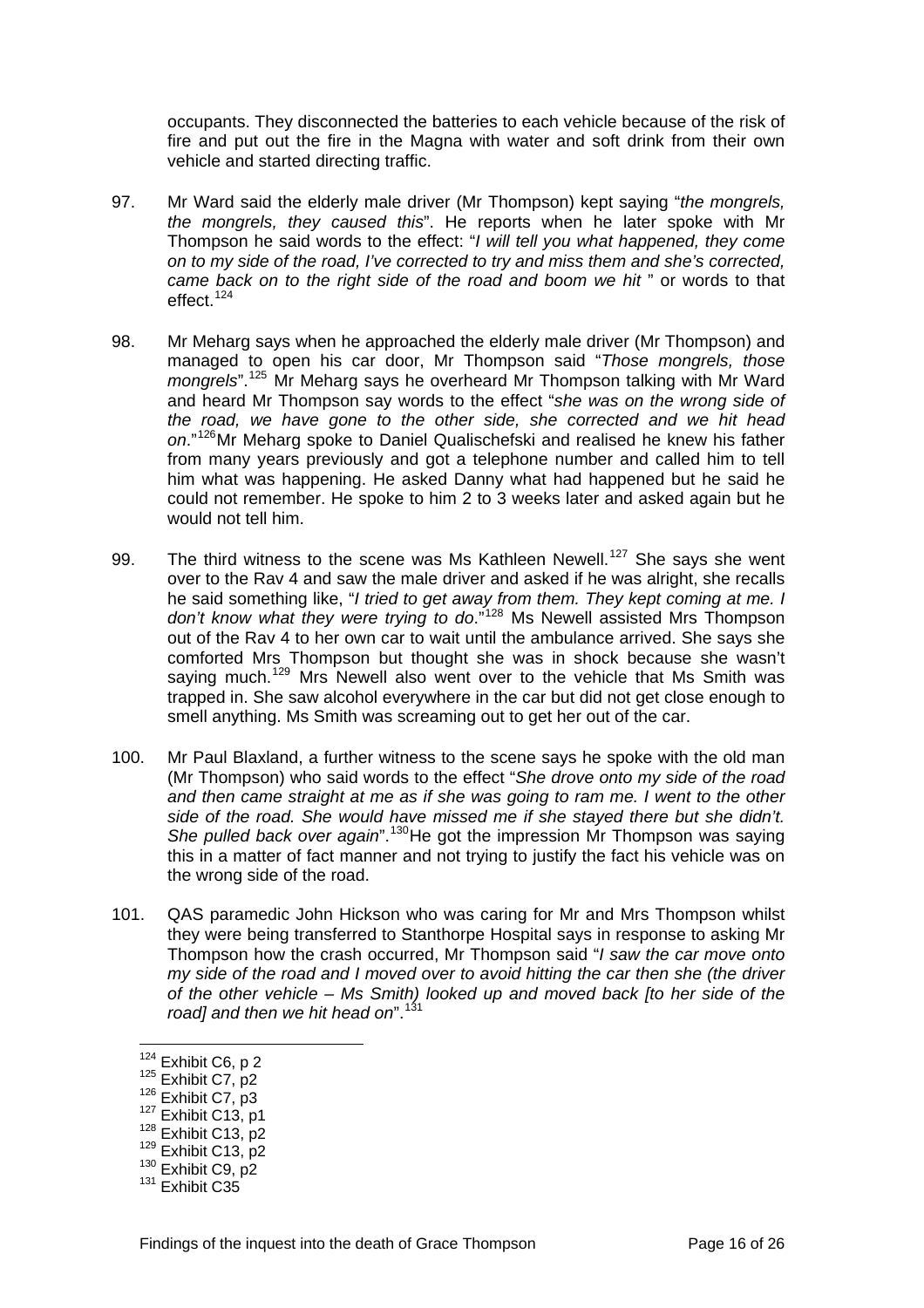#### **Mrs Thompson**

102. Mrs McPaul, another witness to the scene says when they arrived, she and her husband Ossie recognised the Rav 4 as being the Thompson's car. She says she knew Bruce and Grace Thompson as they were in the same social club in Stanthorpe.[132](#page-17-0) Mrs McPaul reports she saw Mrs Newell assisting Mrs Thompson out of the passenger side of the car. Mrs McPaul says whilst Mrs Newell went to bring her car closer for Mrs Thompson to sit in, Mrs Thompson said "*Marie, they were coming straight at us*".[133](#page-17-1) Mrs McPaul says as the ambulance and police had been called and other people were there they departed the scene.<sup>[134](#page-17-2)</sup> Mrs McPaul did not give a statement until 6 February 2011 after she had been asked to do so by Mrs Thompson's family. She had told some of them on the day of the crash that she had spoken to Mrs Thompson at the scene. She was clear about the words used by Mrs Thompson and she took it to mean the other vehicle was on the wrong side of the road.

#### **Ms Smith**

- 103. Ms Smith participated in a formal record of interview with QPS on 18 February 2011.<sup>[135](#page-17-3)</sup> She says she has very limited memory of the crash or after the crash. She however does remember looking down at her speedo and then seeing a flash of blue.[136](#page-17-4) Ms Smith reports she made sure she was "*doing 100 all the way*".[137](#page-17-5) Further, she says she was not driving erratic and that she was sober.<sup>[138](#page-17-6)</sup>In relation to her speeding she said she was doing 100 kmh as she always checks her speedo, as it is "something you do."
- 104. In response to her memory of the crash she says she was on her side of the road when she checked the speedo but does not recall the impact.<sup>[139](#page-17-7)</sup> In response to a question from the QPS investigating officer '*Do you recall any vehicles behind you or passed going the opposite direction*", Ms Smith states "*No, no I remember seeing the car that hit me, like coming towards me, like up ahead. Like you know how you can see in the distance, you might see up ahead. I remember seeing the car coming towards me and I'm guessing that was it. It was just all so quick*".[140](#page-17-8) Ms Smith denies there were any animals on the road, denies taking any illicit drugs, and says the sun wasn't bad.[141](#page-17-9)
- 105. QAS Intensive Care Paramedic Lutz says during his care for Ms Smith at Stanthorpe (this was whilst the flight doctor attended to Mrs Thompson in the Stanthorpe Hospital) Ms Smith became lucid with a GCS of 15 and oriented to person, time and place.<sup>[142](#page-17-10)</sup> He says Ms Smith told him she had been drinking with friends that afternoon and she had elected to drive. He says Ms Smith stated to him she "*shouldn't have driven*".<sup>[143](#page-17-11)</sup> Further, he recalls she stated that the car was new to her and she was driving fast. Mr Lutz says Ms Smith described to him how she liked to impress her friends and take a lead role. He recalls Ms Smith's

- 
- 
- <span id="page-17-7"></span>
- <span id="page-17-9"></span><span id="page-17-8"></span>
- <span id="page-17-6"></span><span id="page-17-5"></span><span id="page-17-4"></span><span id="page-17-3"></span><sup>137</sup> Exhibit C19, p11<br><sup>138</sup> Exhibit C19, p11<br><sup>149</sup> Exhibit C19, p11<br><sup>141</sup> Exhibit C19, p13 and 14<br><sup>142</sup> Exhibit C31, p2<br><sup>143</sup> Exhibit C31, p3
- <span id="page-17-10"></span>

<sup>&</sup>lt;sup>132</sup> Exhibit C14, p1

<span id="page-17-2"></span><span id="page-17-1"></span><span id="page-17-0"></span> $^{133}_{134}$  Exhibit C15, p2<br> $^{134}_{135}$  Exhibit C14, p3<br> $^{135}_{136}$  Exhibit C19

<span id="page-17-11"></span>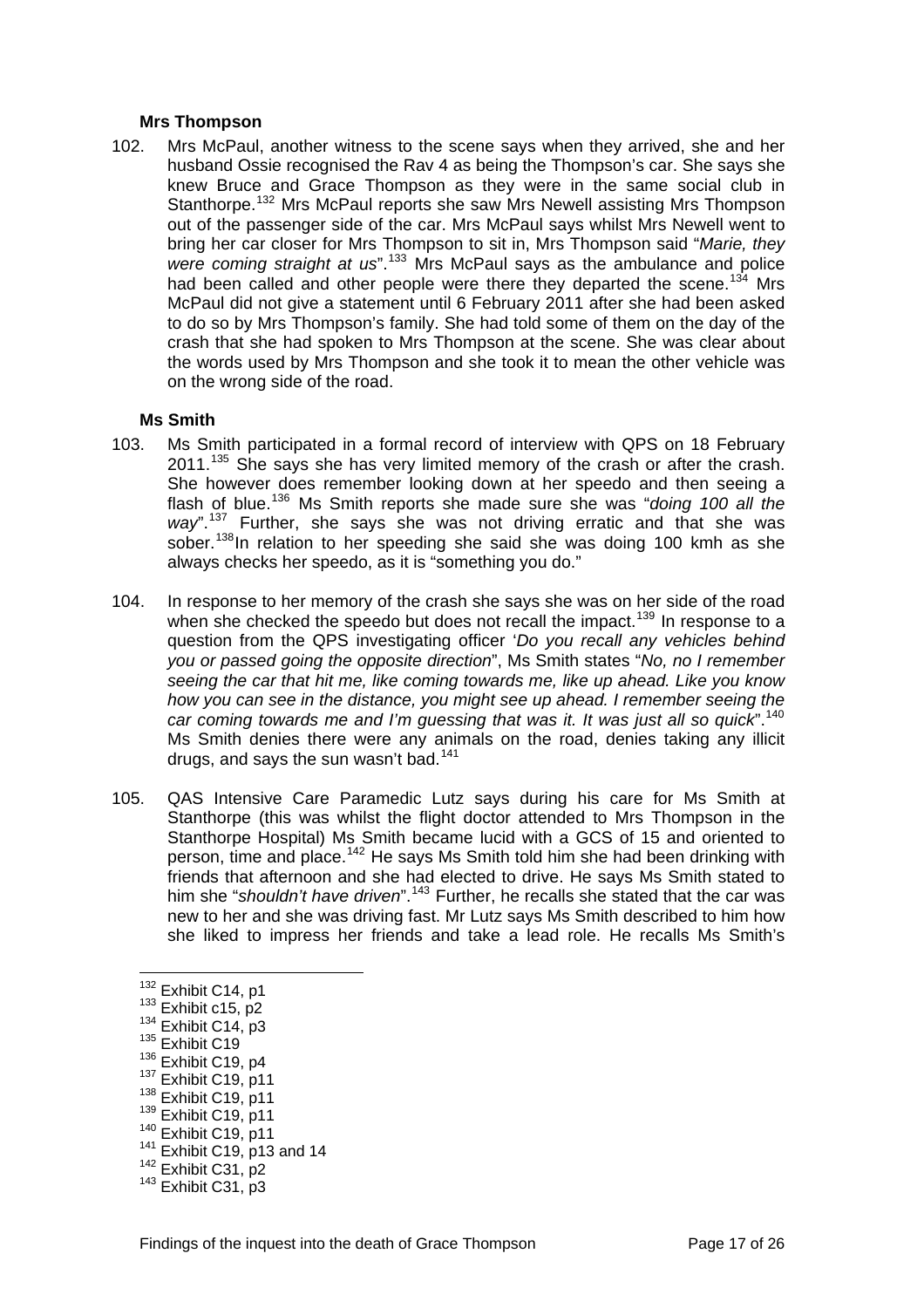recollection of the actual crash was poor in that she wasn't sure what had happened.<sup>[144](#page-18-0)</sup>

- 106. Ms Smith agrees there is no reason why emergency services personnel would lie although she does not recall that conversation. In relation to the suggestion she would impress her friends she said that was correct but if she did burnouts in her car it would be in a paddock. She agreed she had a heavy foot and took off quickly. She denied she was speeding over 100kmh, was showing off and was not concentrating.
- 107. Ms Smith said she had no memory of swerving despite it being put to her that this is what Mr Qualifshefski told the QAS officer Clark. She also denied she did so to miss anything on the road.
- 108. I accept Ms Smith did suffer from serious injuries but there is no evidence this included any head injuries. She states she has little recollection of the events and that may or may not be true. What she does say at the scene is that she had been drinking, which was true and that she liked to impress her friends, which she admitted in evidence, was true. There is no reason to suggest her other statements made at the time that she should not have been driving and she was going fast should otherwise not be accepted as reliable.

#### **Mr Fox**

- 109. Mr Fox says he has little memory of the lead up to the crash and does not remember anything about the day of the crash.<sup>[145](#page-18-1)</sup> He has stated Mr Qualischefski is a friend of his and whilst he had known of Ms Smith he had only got to know her through Mr Qualischefski in the months leading up to the crash.<sup>[146](#page-18-2)</sup> He says whilst he was in hospital he received a call from Ms Smith asking how he was and that at some stage in the conversation she stated "*Well I know I am immortal now*".[147](#page-18-3) Mr Fox has advised Ms Smith did not apologise or indicate who was at fault in the crash.<sup>[148](#page-18-4)</sup>
- 110. Mr Fox says once he got home from the Princess Alexandra Hospital he received a call from Mr Qualischefski who kept saying '*I'm sorry*' and that it was his fault Mr Fox was in the car. Mr Fox says in response to the call from Mr Qualischefski he said he had to go and hung up. As at 10 February 2011, he says he has not accepted any other calls or spoken to Mr Qualischefski.<sup>[149](#page-18-5)</sup>
- 111. In his evidence Mr Fox was unable to add to what he had said previously although he did now have some recollection of the motor vehicle being purchased and being at the Police station. It is accepted he suffered serious injuries at the time and it may well be his memory lapse is genuine.
- 112. QAS Advanced Care Paramedic ('ACP') Michael Arazie who was treating Mr Fox said Mr Fox had said he had had a lot to drink and had been smoking cannabis prior to the crash.[150](#page-18-6) ACP Arazie says Mr Fox had a strong smell of alcohol on his

<span id="page-18-0"></span><sup>&</sup>lt;sup>144</sup> Exhibit C31, p3

<span id="page-18-3"></span>

<span id="page-18-4"></span>

<span id="page-18-2"></span><span id="page-18-1"></span><sup>&</sup>lt;sup>145</sup> Exhibit C18, p1<br><sup>146</sup> Exhibit C18, p1<br><sup>147</sup> Exhibit C18, p2<br><sup>149</sup> Exhibit C18, p2<br><sup>149</sup> Exhibit C18, p2<br><sup>150</sup> Exhibit C25

<span id="page-18-6"></span><span id="page-18-5"></span>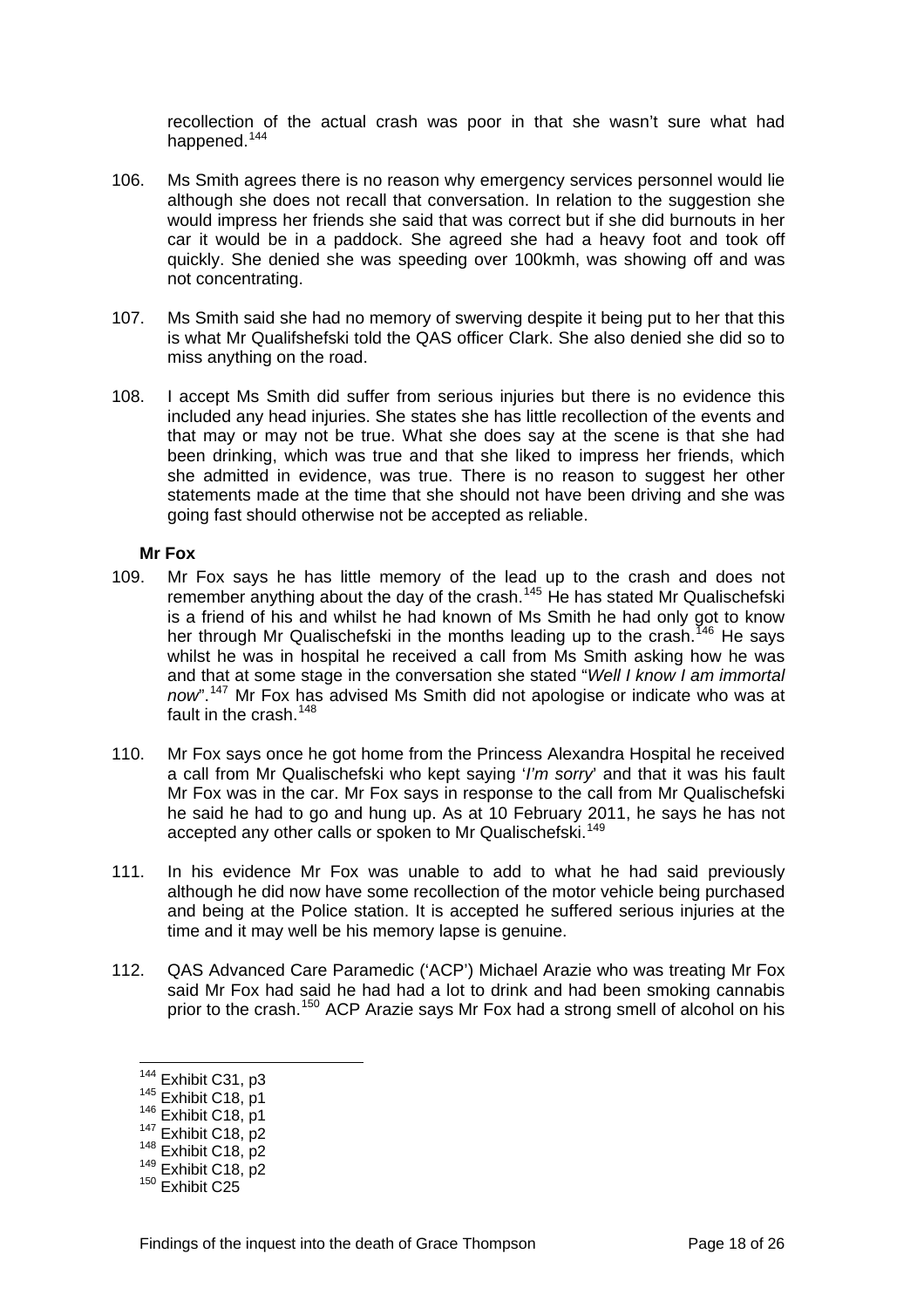breath.<sup>[151](#page-19-0)</sup> Mr Fox does not recall saying this. He agreed that he had smoked cannabis in the past with Danny Qualishefki but only when they were younger.

113. Further, ACP Arazie said he asked Mr Fox about the crash, Mr Fox said he did not remember anything about the crash, or how he ended up along side of the road in a ditch which is where he was initially found.<sup>[152](#page-19-1)</sup> In his evidence he says he recalls a blue flash and being in grass and having his clothes cut off him. He says Ms Smith does accelerate fast when starting but does not recall any history of doing burnouts.

#### **Mr Qualischefski**

- 114. Mr Qualischefski reports that most of the time Ms Smith was driving he was turned around talking with Mr Fox who was in the back of the car. Up until approximately five minutes before the crash he was not wearing a seatbelt but finally put it on after insistence by Mr Fox.<sup>[153](#page-19-2)</sup> Mr Qualischefski says he did not see the Rav 4 until it was right in front of them and heading towards them.<sup>[154](#page-19-3)</sup> Whilst he says he was "as pissed as" he does not recall Ms Smith driving erratically or swerving over the road. Further, he says he does not know if she was speeding because he wasn't paying attention.<sup>[155](#page-19-4)</sup>
- 115. Mr Qualischefski was not particularly helpful in the course of giving evidence although he remembered parts of the morning and drinking at O'Mara's. He would have been "pissy" but agreed if he had six or so alcohol drinks this would not be too many for him. He said it would not be unusual for him to not wear a seat belt. He would have been drinking a Jim Beam can. He agreed that in his statement he said he put the seat belt on about 5 minutes from the accident and this would make it less likely he was only facing back towards Mr Fox. He recalls putting his seat belt on and then saw the head lights from the other vehicle not far and the crash. He could not recall but Ms Smith could have been showing off and swerving. He agrees that whatever was put in his statement would be more reliable than his current recollections. His evidence at the inquest was redolent with answers such as it is "possible", "could have or could be", or "maybe".
- 116. QAS PTO Julie Clark says she and her partner transported Mr Qualischefski to the Stanthorpe Hospital. Although her statement was not prepared until September 2011 she made notes of the events the next day.<sup>[156](#page-19-5)</sup> She was with Mr Qualischefski for over an hour monitoring him in the back of the ambulance vehicle. His voice was slurred but could be easily understood. He was at times agitated. His condition did not change during the period he was with her. He did not have any serious injuries in her opinion.
- 117. In her statement QAS PTO Clark said he disclosed to her that he had a few drinks before going driving in the car. Ms Clark states "*The only thing Mr Qualischefski stated to me in relation to the incident was that he looked up and saw the Thompson's car in front of them. He recalled Ms Smith swerving back to the left side of the road*".<sup>[157](#page-19-6)</sup>

<sup>151</sup> 

<span id="page-19-0"></span> $^{151}$  Exhibit C25<br> $^{152}$  Exhibit C25, p1

<span id="page-19-3"></span>

<span id="page-19-2"></span><span id="page-19-1"></span><sup>&</sup>lt;sup>153</sup> Exhibit C17, p2<br><sup>154</sup> Exhibit C17, p2<br><sup>155</sup> Exhibit C17, p2<br><sup>156</sup> Exhibit C21.1

<span id="page-19-4"></span>

<span id="page-19-6"></span><span id="page-19-5"></span><sup>&</sup>lt;sup>157</sup> Exhibit C21, p3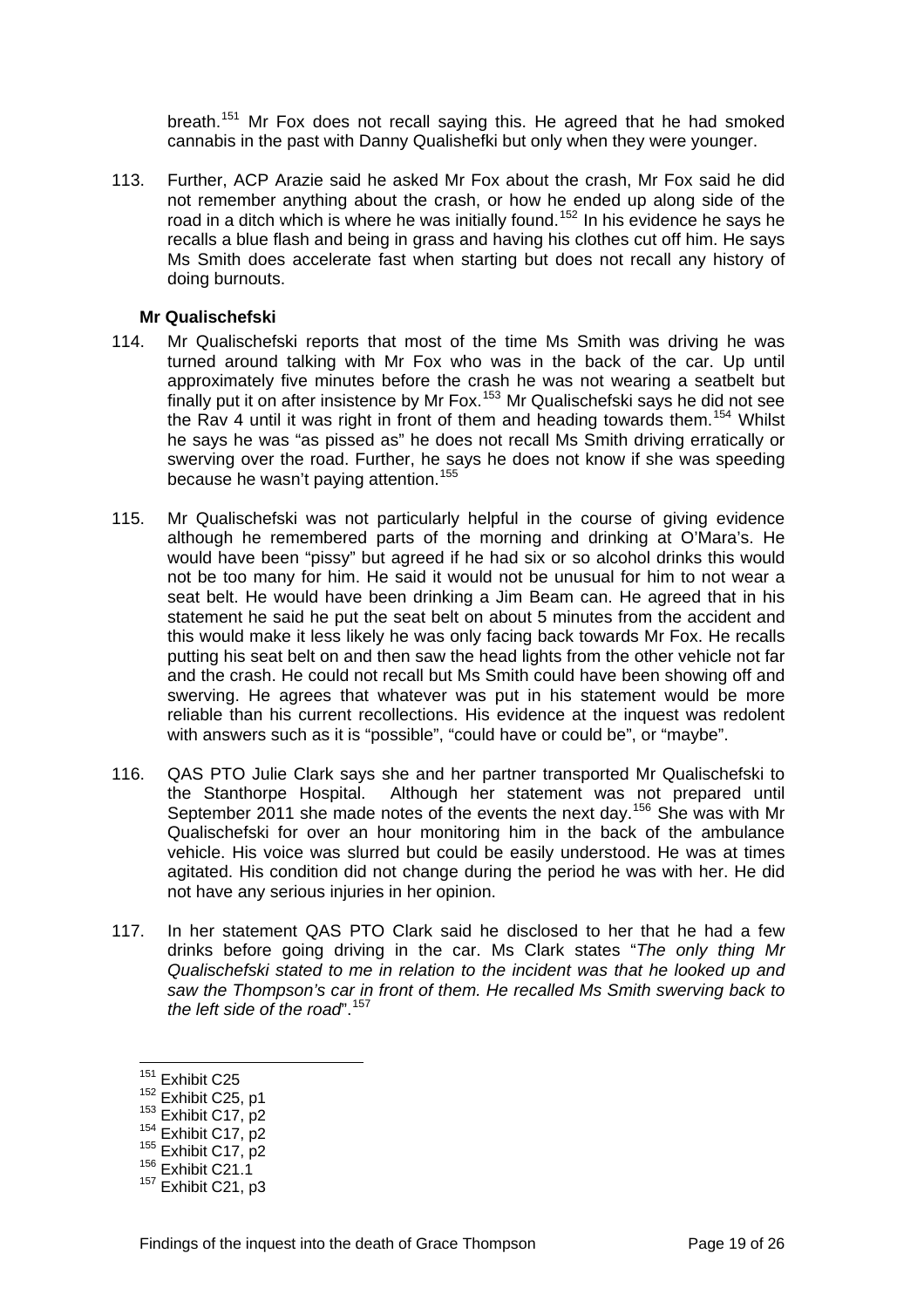- 118. In evidence Ms Clark explained that when she prepared her statement she went from memory. Then about a month before the inquest she found her contemporary notes on her computer. She is confident the notes would be more accurate. She states that Danny told her he had been drinking and he only put his seat belt on around 100 metres prior to the impact. He stated that Tanya had swerved onto the incorrect side of the road prior to the impact to avoid something. Ms Clark asked him if he meant a kangaroo or rabbit or was it a rock. He stated he did not know why she had swerved onto the wrong side of the road.
- 119. It is apparent from the evidence of Mr Qualischefski that his injuries were not serious and there is no reason to suggest any injuries at the time would make unreliable anything he had to say at the scene. His unreliability at the inquest had a distinct impression of using the crash as a convenience to explain his memory loss. He was in my view being deliberately evasive.

### **Autopsy findings**

- 120. An external and partial internal autopsy performed by Dr Beng Ong, an experienced forensic pathologist, on 1 July 2010 confirmed the cause of Mrs Thompson's death as haemorrhage resulting from chest and abdominal injuries sustained in a motor vehicle collision.<sup>[158](#page-20-0)</sup> Dr Ong considered Mrs Thompson's injuries were consistent with the circumstances of the collision.
- 121. He noted Mrs Thompson had hypovolaemia due to blood loss. He considered the blood loss was probably due to the combination of multiple fractures of the chest cage, superficial lacerations of the liver and lacerations of the spleen. Dr Ong comments the bleeding could be slow and this might explain why Mrs Thompson's condition was initially stable. Dr Ong advises the bleeding would have continued resulting in hypovolaemic shock, which despite resuscitation, was irreversible.[159](#page-20-1)
- 122. The cause of death is stated as:
	- *1(a) Haemorrhage, due to, or as a consequence of*
	- *1(b) Chest and abdominal injuries, due to, or as a consequence of*
	- *1(c) Motor vehicle collision.[160](#page-20-2)*

### **Conclusions about the Issues**

**How the collision occurred which will involve exploring the conduct of each of the drivers and establishing whether Ms Smith was affected by alcohol during the crash:** 

123. The evidence has demonstrated more probably than not that Tanya Smith was driving her vehicle whilst her blood alcohol level was over the legal limit of 0.05%. It is not possible to be otherwise more specific as to the level. All witnesses, including Ms Smith agree she had been drinking alcohol that day. The evidence of the bar attendant would point to six or seven Bloody Marys over a four hour period and there are a number of emergency services personnel and a bystander

<sup>&</sup>lt;sup>158</sup> Exhibit A4

<span id="page-20-1"></span><span id="page-20-0"></span> $^{159}_{160}$  Exhibit A4.1, p6<br> $^{160}$  Exhibit A4.1, p6

<span id="page-20-2"></span>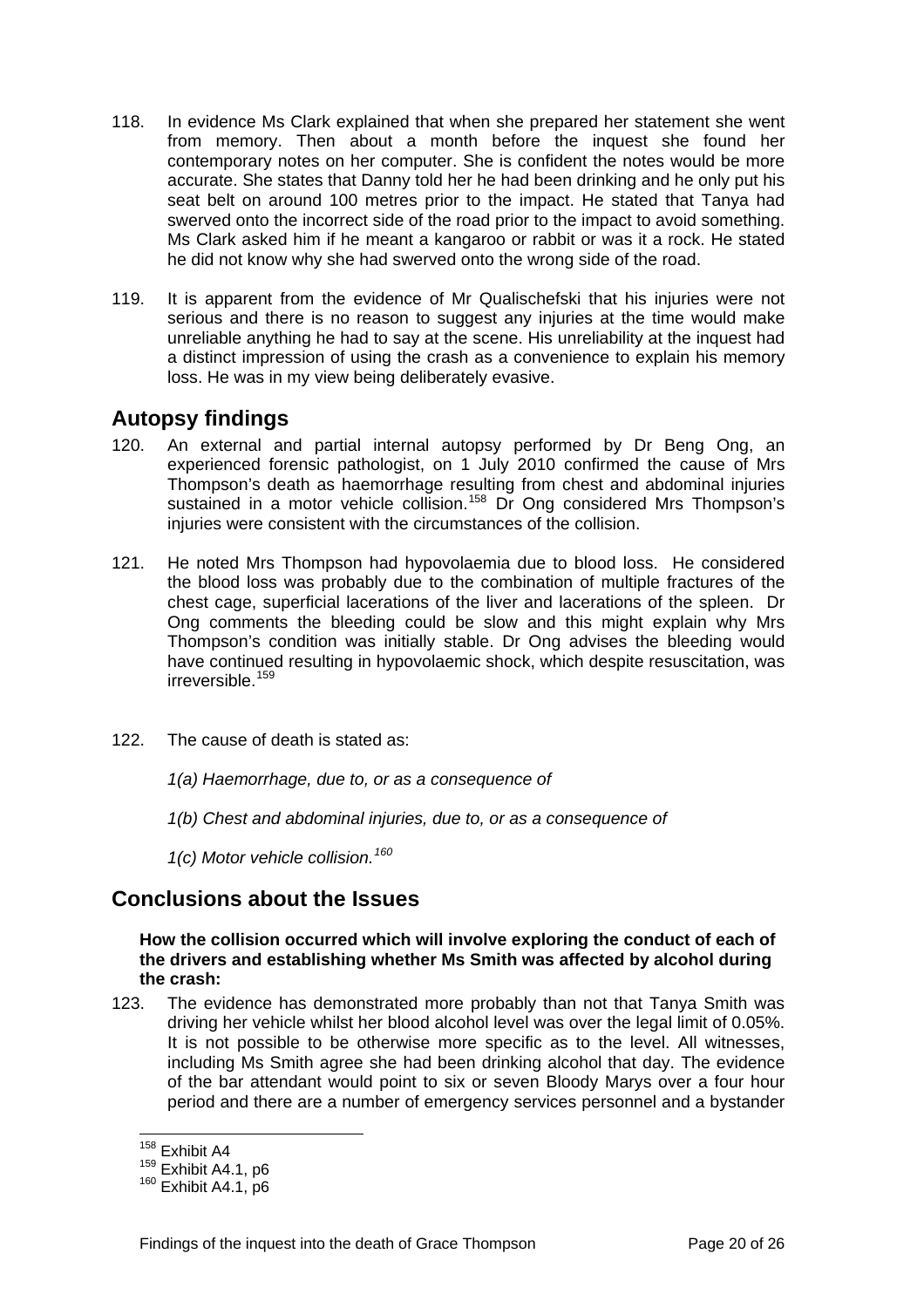who smelt a strong smell of alcohol on her breath as distinct from any smell of alcohol from split cans of bourbon in the vehicle.

- 124. I am also satisfied to a high standard of proof that Ms Smith drove her vehicle onto the wrong side of the road as it was approaching the vehicle driven by Mr Thompson. There is no evidence to suggest this was as a result of swerving to avoid something on the road. Mr Thompson then took evasive action and swerved into the northbound lane but Ms Smith corrected her driving and swerved back into what was her correct lane. The collision was inevitable.
- 125. In making this finding I accept the evidence of Mr Thompson in its entirety. Although it was consistent with the version given to numerous witnesses at the scene and later to QPS who corroborated his version of events, I formed the very clear impression he was simply telling the truth without consideration of the evidence of prior consistent statements. His version is consistent with the one version of Mrs Thompson.
- 126. Ms Smith's evidence, as was that of Mr Fox and Mr Qualischefski, is unreliable given their apparent memory losses whether genuine or by convenience. Hence there is no compelling or opposing evidence that contradicts the evidence of Mr Thompson.
- 127. What we do have is the evidence of two witnesses at the scene who attest as to what they were told by two of the three people who were in a position to know what happened. Ms Smith told a QAS officer she had been drinking and should not have been driving. She said she was driving fast. Mr Qualischefski told a QAS officer Ms Smith had swerved onto the incorrect side of the road. These versions are consistent with Ms Smith swerving onto the wrong side of the road for some unknown reason, that she had been drinking before the accident and she was driving fast.

#### **The adequacy of the QPS and Queensland Ambulance Service ('QAS') policies and procedures currently in place concerning taking blood samples for alcohol and drug analysis when a driver is trapped in a vehicle for a lengthy period.**

- 128. I have sought information from both the QPS and QAS concerning their policies on drug and alcohol testing in the context of a trapped driver.
- 129. A report was prepared by Senior Sergeant Peter Carmichael, Breath Analysis State Support. Senior Sergeant Carmichael has advised as a result of amendments to sections 79 and 80 of the *Transport Operations (Road use Management) Act 1995* (TORUM) parts of Chapter 7 of the QPS Traffic Manual dealing with breath and blood specimens have been cancelled and are replaced with the Commissioner's Circular 11/2011. The contents of the circular are to be incorporated into the next version of the QPS Traffic Manual.
- 130. The new provisions include:
	- a. The introduction of a new middle alcohol limit offence for drink driving offenders with a blood/breath alcohol concentration of 0.100 or above but less than 0.150;
	- b. The provision for offenders charged with the middle alcohol limit offence to have their driver licence immediately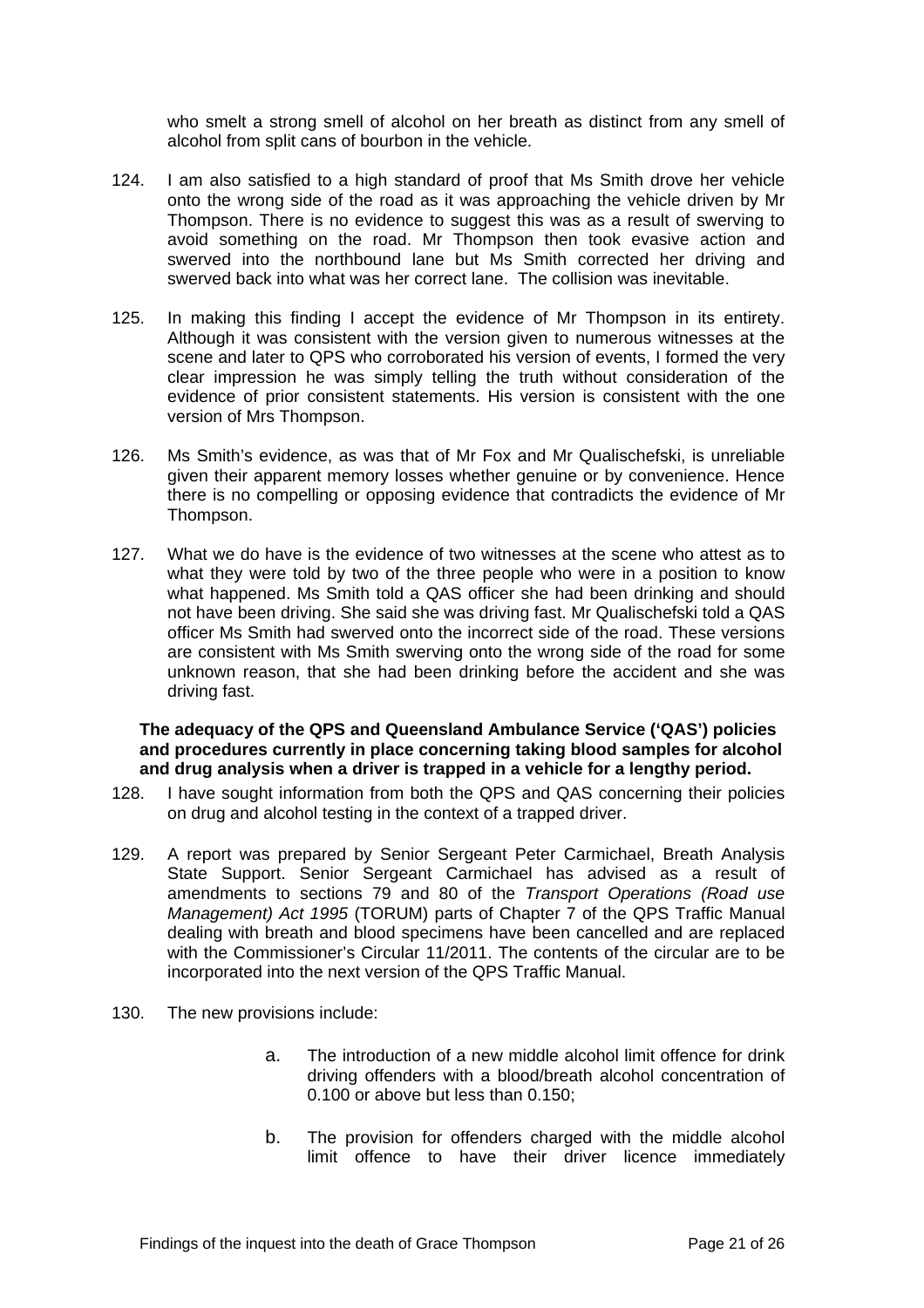suspended, or if they are unlicensed, immediately disqualified from obtaining a driver licence;

- c. An increase in the maximum time allowed to obtain a breath and/or blood specimen for analysis from two to three hours; and
- d. Allowing the detaining/arresting officer to conduct their own breath analysis.
- 131. According to s80 of TORUM there is no time restriction in which to make a requirement for a breath or blood specimen when a person is under arrest, however the result is conclusive evidence only if the specimen was provided within three hours (two at the time of the crash).
- 132. Senior Sergeant Carmichael concluded given the restrictions placed on police by the legislation and the particular circumstances surrounding the event which gives rise to a requirement for a specimen of breath or blood, it is likely there will be occasions when it is not possible to obtain a lawful breath/blood specimen.<sup>[161](#page-22-0)</sup>
- 133. The Medical Director of QAS has confirmed the QAS does not have any policy and procedure concerning taking breath and/or blood samples. He has advised "*QAS field blood collection is not a viable proposition and mandatory blood collection should occur following assessment in the emergency department. Patients not transported by the QAS are suitable for QPS breath testing*".[162](#page-22-1)

### **Recommendations**

- 134. Section 46 of the Act provides that a coroner may comment on anything connected with a death that relates to:
	- a. public health and safety,
	- b. the administration of justice, or
	- c. ways to prevent deaths from happening in similar circumstances in the future.
- 135. Based on the evidence outlined, particularly considering changes to the drink driving laws, it is not considered there are any matters on which I could usefully comment upon or make recommendations.
- 136. I accept it has been difficult for Mr Thompson's family to accept that the process for taking blood samples at the scene could not be simplified. The process at present is involved with a number of steps necessary to preserve the chain of evidence. This takes time away from those caring for patients and it is impracticable and in my view inappropriate to expect emergency personnel to undertake this task. In this case I accept the evidence of senior Police and Emergency Services personnel that even if a kit was available it was not possible or suitable in this case.

<span id="page-22-0"></span><sup>&</sup>lt;sup>161</sup> Exhibit G1, p3

<span id="page-22-1"></span> $162$  Exhibit H1, p2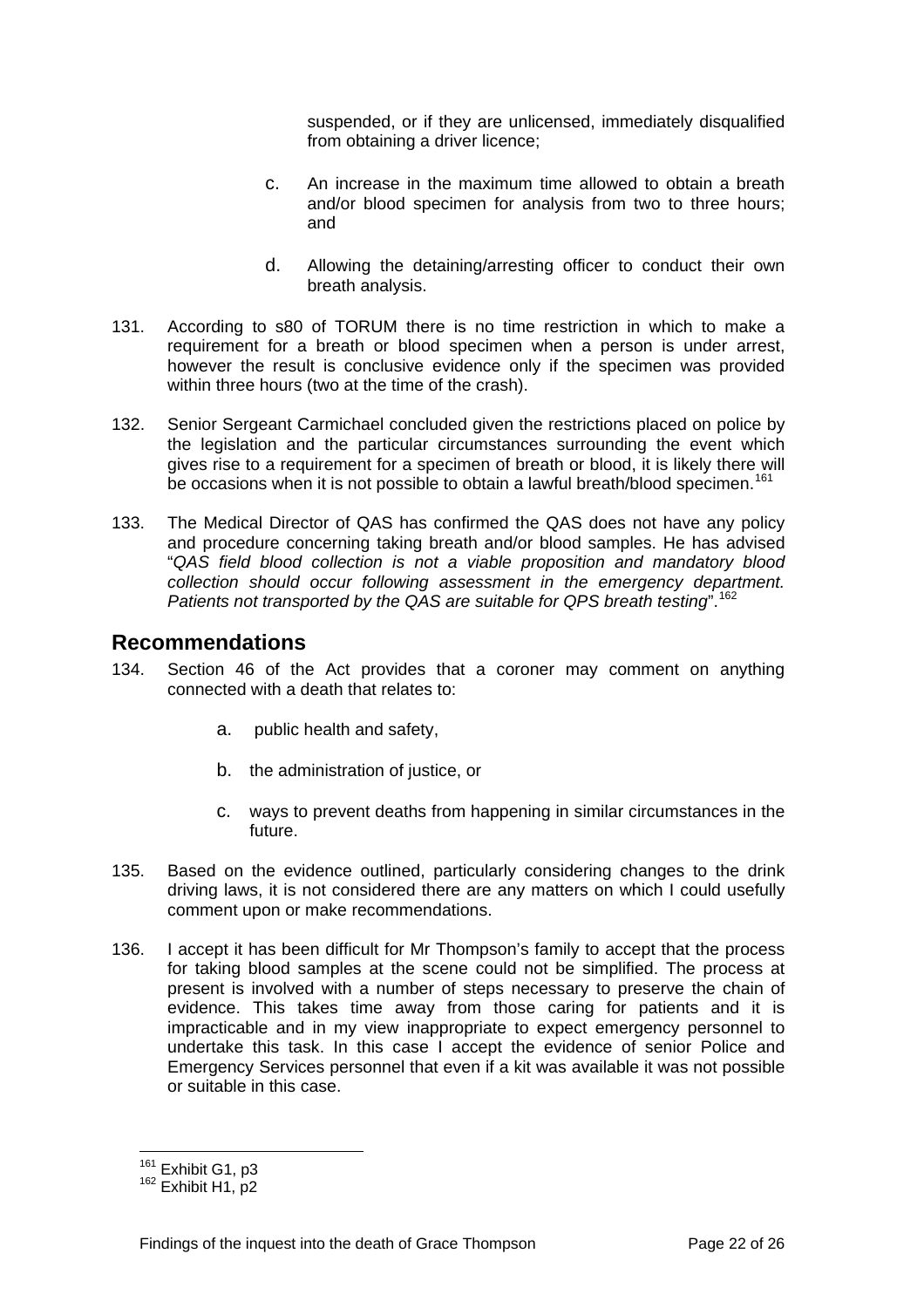137. Sergeant O'Dea and others had made arrangements for a blood sample to be taken once Ms Smith reached hospital, but in somewhat difficult circumstances this became impossible until over 8 hours later when any alcohol would have been metabolised.

### **Exercise of discretion of the Coroner to refer any party in accordance with s 48(2)**

- 138. Section 48(2) of the Act gives a coroner discretion to give information to the Director of Public Prosecutions if the coroner reasonably suspects a person has committed an indictable offence.
- 139. A relevant criminal offence in the circumstances of Mrs Thompson's death to be considered is s328A of the *Criminal Code Act 1899* 'Dangerous operation of a vehicle'.
- 140. Section 328(4) of the *Criminal Code Act 1899* states:

*A person who operates, or in any way interferes with the operation of, a vehicle dangerously in any place and causes the death of or grievous bodily harm to another person commits a crime and is liable on conviction on indictment –* 

- *(a) to imprisonment for 10 years, if neither paragraph (b) nor (c) applies; or*
- *(b) to imprisonment for 14 years if, at the time of committing the offence, the offender is –* 
	- *(i) adversely affected by an intoxicating substance; or*
	- *(ii) excessively speeding; or*
	- *(iii) taking part in an unlawful race or unknown speed trial; or*
- *(c) to imprisonment for 14 years, if the offender knows, or ought reasonably know the other person has been killed or injured, and the offender leaves the scene of the incident, other than to obtain medical or other help for the other person before a police officer arrives.*
- 141. The term 'operates, or in any way interferes with the operation of, a vehicle dangerously' means operate, or in any way interfere with the operation of, a vehicle at a speed or in a way that is dangerous to the public, having regard to all the circumstances, including:
	- (a) the nature, condition and use of the place; and
	- (b) the nature and condition of the vehicle; and
	- (c) the number of persons, vehicles or other objects that are, or might reasonably be expected to be, in the place; and
	- (d) the concentration of alcohol in the operator's blood or breath; and
	- (e) the presence of any other substance in the operator's body.
- 142. The elements of the offence are, the accused:
	- (1) operated, or in any way interfered with the operation of, a vehicle;
	- (2) dangerously;
	- (3) in any place; and
	- (4) caused the death of or grievous bodily harm to another person.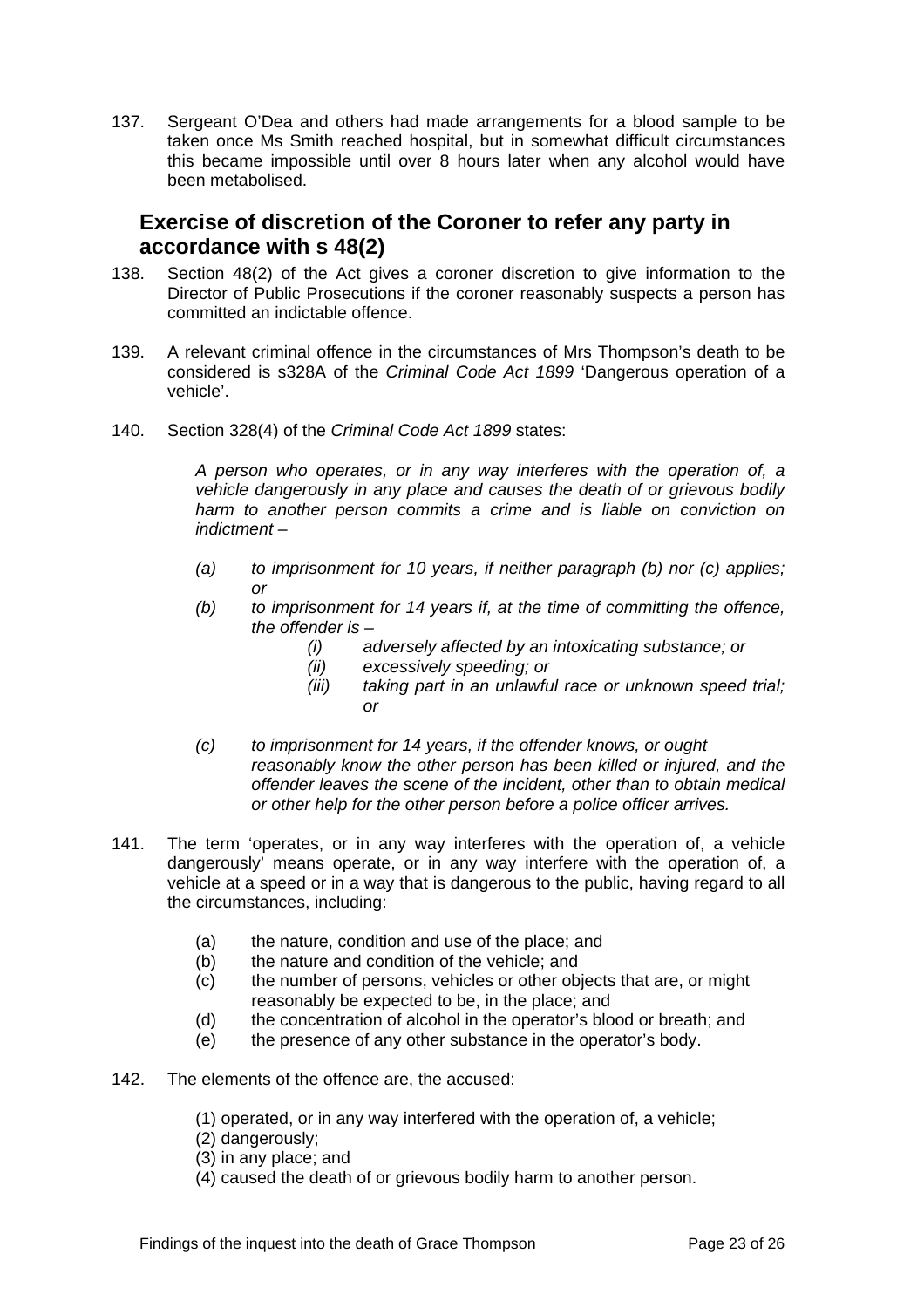- 143. The circumstances of aggravation are:
	- (1) whilst adversely affected by intoxicating substance; or
	- (2) whilst excessively speeding; or
	- (3) whilst taking part in an unlawful race or unlawful speed trial; or
	- (4) knowing, or ought reasonably to have known, the other person had been killed or injured, left the scene of the incident other than to obtain medical or other help for the other person before a police officer arrives.
- 144. An offence of dangerous driving does not require proof of criminal negligence.<sup>[163](#page-24-0)</sup> The proper test to be applied in the case of dangerous driving is an objective test.<sup>[164](#page-24-1)</sup> That is, the accused person's mind is not relevant. It is whether in all the circumstances the driving was in fact dangerous.<sup>[165](#page-24-2)</sup> Further, there must be some fault on the part of the driver which caused that danger to the public.<sup>[166](#page-24-3)</sup>
- 145. Fault is described as involving "*a failure, a falling below the care or skill of a confident, experienced driver in relation to the manner of the driving and the relevant circumstances of the case*".[167](#page-24-4)
- 146. The threshold provided for in s48 (2) of the Act is reasonably low. From the information obtained whilst investigating Mrs Thompson's death, I need only to reasonably suspect a person has committed an indictable offence.
- 147. I have already made conclusions about the evidence, and accepting that the evidence led in this inquest would not be admissible in its entirety in any criminal proceedings, I am satisfied there is sufficient evidence for me to reasonably suspect the indictable offence of dangerous operation of a motor vehicle causing death, has been committed by Tanya Smith. I will therefore as soon as possible refer this decision, the transcript of proceedings and the Inquest Exhibits to the Director of Public Prosecutions for his consideration.

### **Findings required by s45**

| The Identity of the deceased | Grace Thompson;                                                                                  |
|------------------------------|--------------------------------------------------------------------------------------------------|
| The date of death -          | 29 June 2010;                                                                                    |
| The place of death -         | Emergency Management Queensland<br>Hanger, Wirraway<br>Avenue<br>ARCHERFIELD QLD 4108 AUSTRALIA; |
| Cause of death -             | 1(a) Haemorrhage, due to, or as a<br>consequence of                                              |
|                              | 1(b) Chest and abdominal injuries, due<br>to, or as a consequence of                             |

<sup>163</sup> *R v Wilson* [1965] QWN 42

<span id="page-24-1"></span><span id="page-24-0"></span><sup>164</sup> *R v McBride* [1962] 2 QB 167

<span id="page-24-2"></span><sup>165</sup> *R v Ball and Loughhlin* (1966) 50 CR App R 266 166 *R v Webb* [1986] 2 Qd R 446

<span id="page-24-4"></span><span id="page-24-3"></span><sup>167</sup> *R v Webb* [1986] 2 Qd R at 450